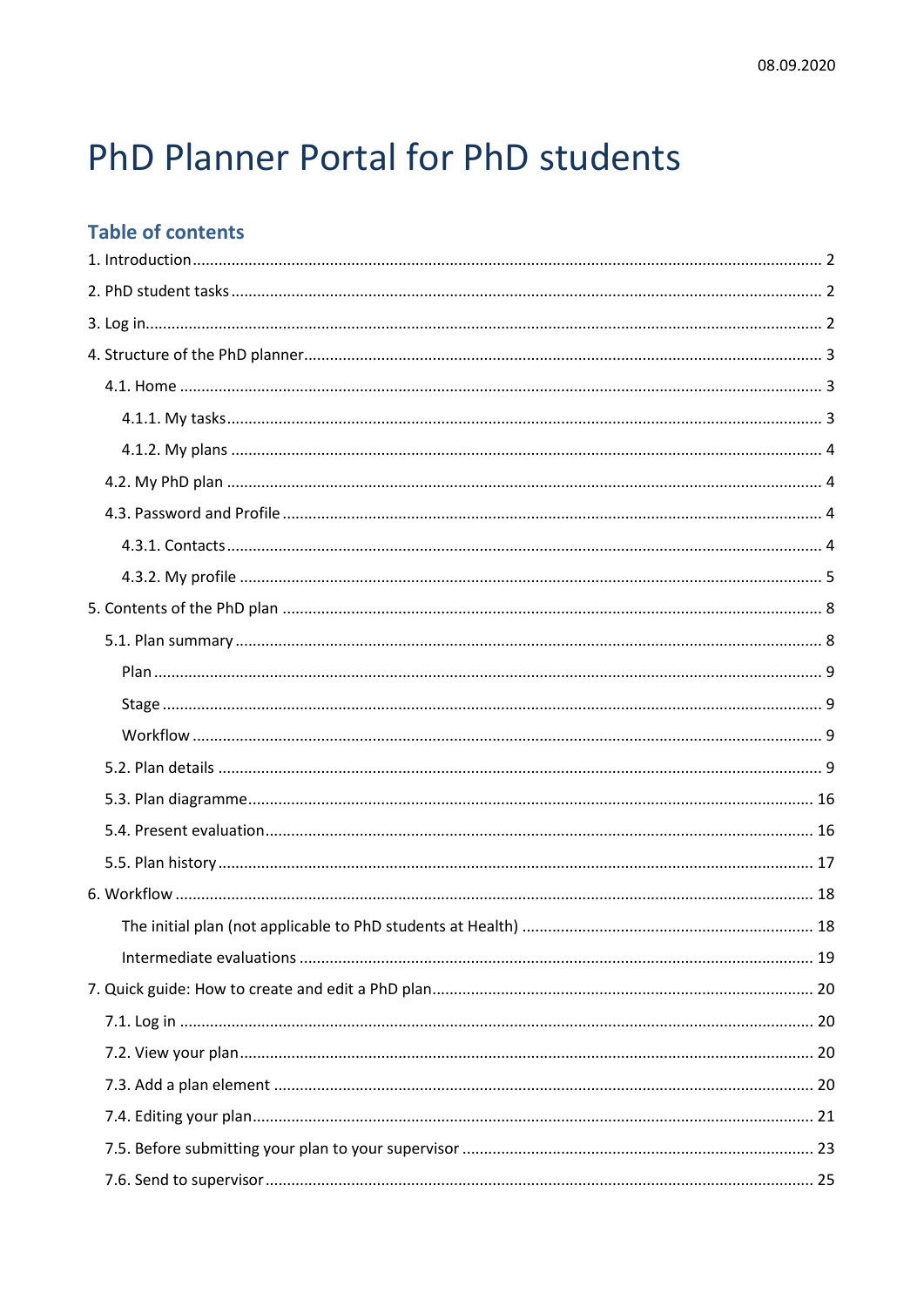# <span id="page-1-0"></span>**1. Introduction**

The PhD planner is a system to help you carry out various tasks related to your PhD studies, such as revising and updating the PhD plan using a template, submitting the PhD plan to your supervisor for approval, checking enrolment details and updating your contact information.

In the PhD Planner, you, your supervisor, the programme chair and the School head use an assessment option with a comments field to record evaluations of your progress in the form of updates on the progress of the PhD plan.

We recommend that your interactions with your supervisor include discussions about reporting on your PhD plan and on evaluations in the PhD Planner as an integrated aspect of your studies. Such discussions are an excellent opportunity to make a more formal evaluation of your progress and to discuss long-term plans.

# <span id="page-1-1"></span>**2. PhD student tasks**

As a PhD student, your main tasks in the PhD Planner are to:

- 1. Create the initial PhD plan and submit it to your supervisor. The PhD plan must be approved within three months after you start your PhD study programme (Note: This does not apply to PhD students at Graduate School of Health).
- 2. Update the PhD plan in connection with the intermediate evaluations and submit the plan to your supervisor on time.
- 3. Close the PhD plan in connection with the submission of your dissertation.

<span id="page-1-2"></span>Section 7 contains a detailed explanation of how to create and update a PhD plan.

# **3. Log in**

As a PhD student you receive an e-mail ´Accessing the PhD Planner´ regarding an user account in the PhD Planner has been created for you. To access PhD Planner you have to use WAYF or single sign on which means your username is your AU ID and your password is the same as you use at other AU systems.

Please find the login pages for each graduate school here:

- [Graduate School –](https://psys.au.dk/aphd/students-login/) Faculty of Arts
- Aarhus BSS [Graduate School](https://psys.au.dk/bphd/students-login/)
- [Graduate School of Health](https://psys.au.dk/hphd/students-login/)
- [Graduate School of Natural Sciences](https://psys.au.dk/nphd/students-login/)
- [Graduate School of Technical Sciences](https://psys.au.dk/tphd/students-login/)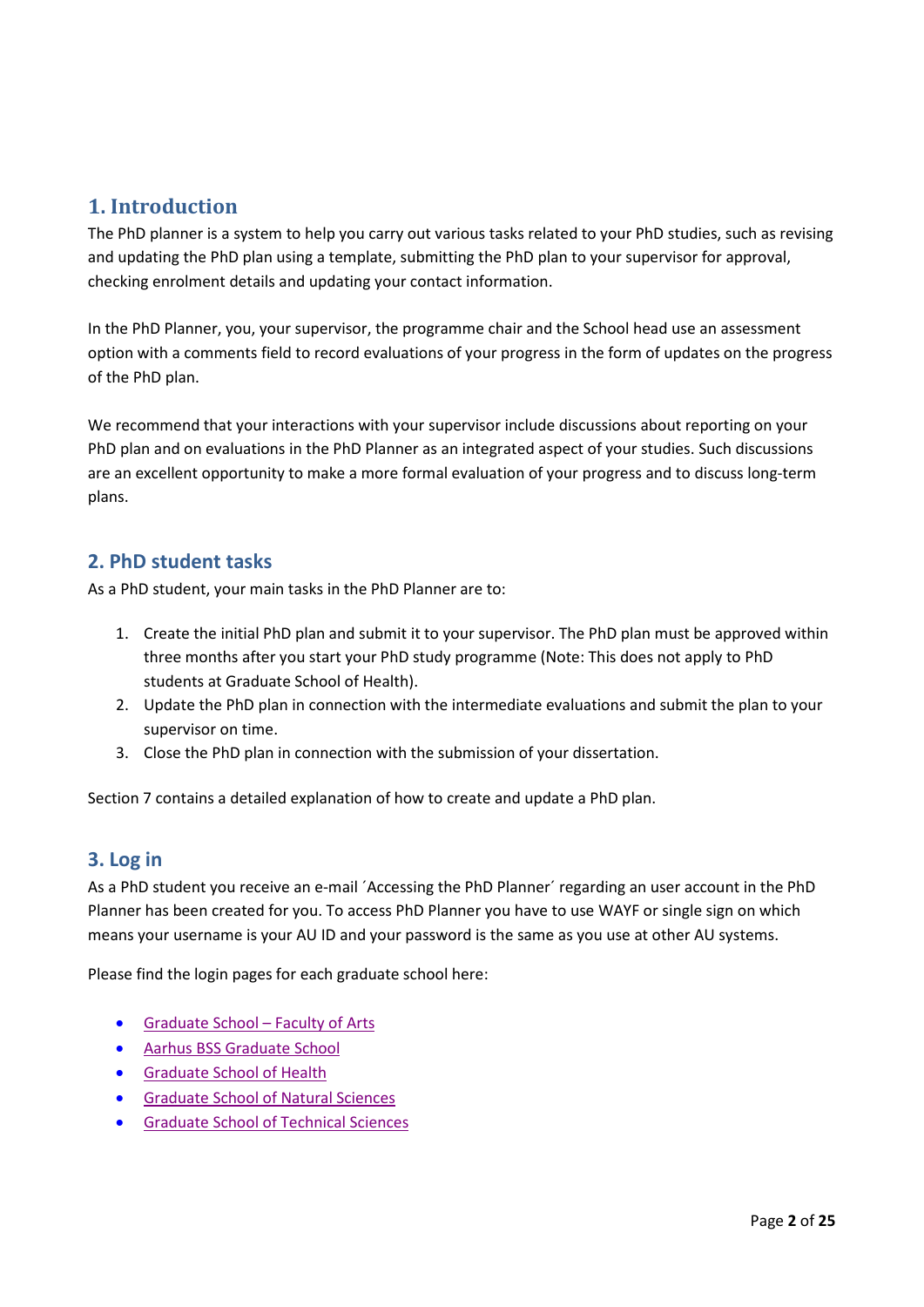Please note when using an iPad, iPhone, tablet or smartphone there can be some difficulties with the responsive design. It is possible to open PhD Planner on these devices but it is difficult to work in the system.

# <span id="page-2-0"></span>**4. Structure of the PhD planner**

If there is a task waiting for you, you will be directed to the 'Home' tab when you log in. If not, you will be directed to your PhD plan on the 'My PhD Plan' tab. You will have access to three main tabs, located at the top of the screen.

|             |  |                                              |               |                         | <b>User: *Mickey Mouse</b><br>Logout |
|-------------|--|----------------------------------------------|---------------|-------------------------|--------------------------------------|
|             |  |                                              | Home          |                         | Password and Profile                 |
|             |  |                                              |               |                         |                                      |
| <b>Type</b> |  |                                              |               |                         | <b>Select</b>                        |
| PhD Plan    |  |                                              |               |                         | Update   View                        |
|             |  | <b>Task subject</b><br>PhD Plan Mickey Mouse | <b>Status</b> | Awaits student planning | My PhD Plan<br><b>Comments</b>       |

*Figure 1: The 'Home' tab*

This section provides a comprehensive guide to the contents of the main tabs. You are encouraged to familiarise yourself with the contents of this section, but without necessarily reading it from A to Z. Instead, use it as a reference in case of doubt.

#### <span id="page-2-1"></span>**4.1. Home**

On the 'Home' tab, there are two headings:

- − My tasks: Provides a list of your current tasks and their due dates.
- − My plans: Provides basic information about your PhD plan.

#### <span id="page-2-2"></span>**4.1.1. My tasks**

The table under the 'My tasks' heading contains six columns:

| My tasks   |                 |                              |                         |                 |                       |
|------------|-----------------|------------------------------|-------------------------|-----------------|-----------------------|
| Due date   | <b>Type</b>     | <b>Task subject</b>          | <b>Status</b>           | <b>Comments</b> | <b>Select</b>         |
| 31/01/2015 | <b>PhD Plan</b> | <b>PhD Plan Mickey Mouse</b> | Awaits student planning |                 | <b>View</b><br>Update |

#### *Figure 2: The 'My tasks' table*

- **Due date:** The date on which the task is due.
- **Type:** Specifies the type of task.
- **Task subject:** The name of your PhD plan. This heading is also a clickable link to 'Plan details'.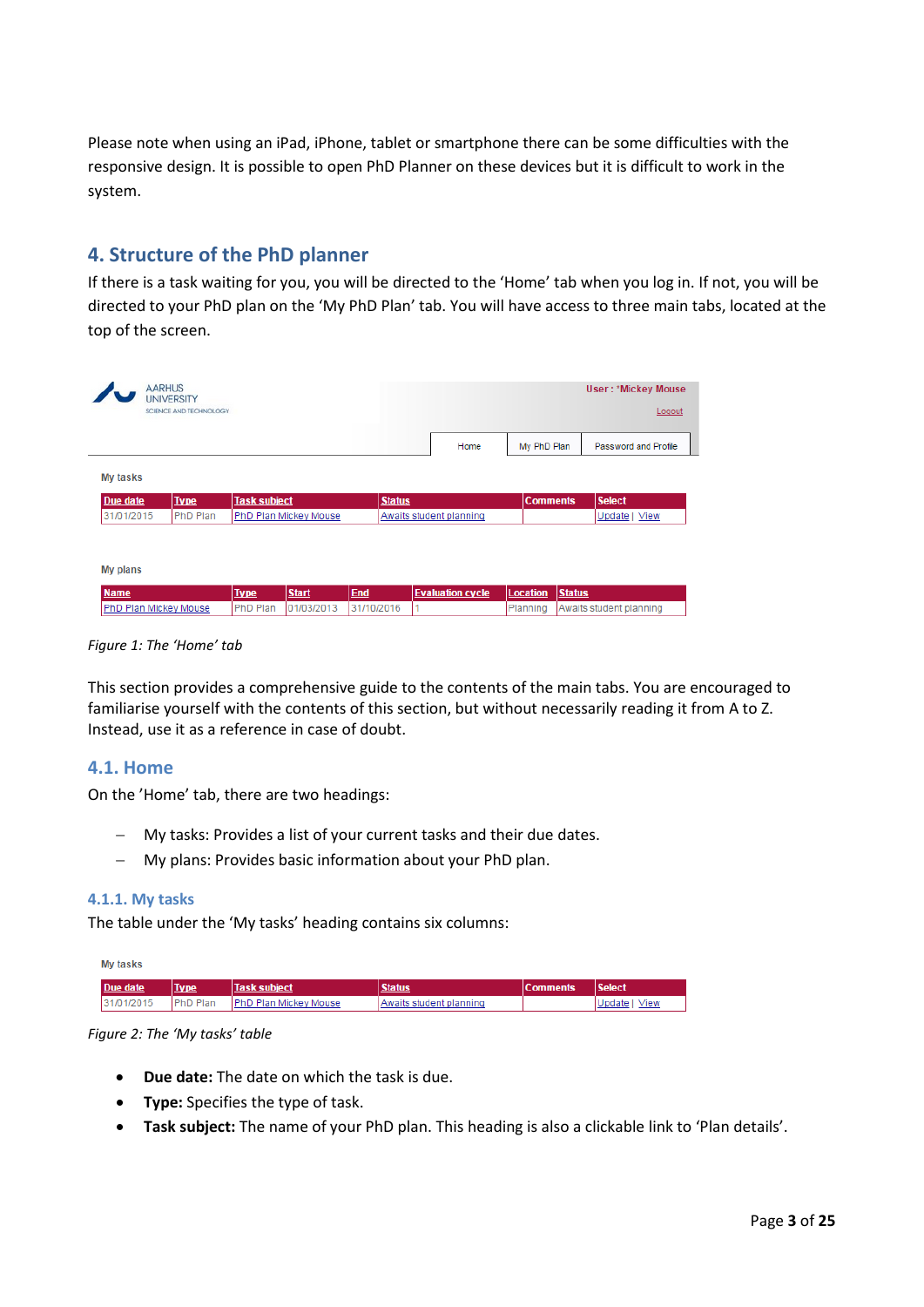- **Status:** The current status of the task in the system. When it is time for you to create or update your PhD plan, the status will read 'Awaits student planning'. This is also a clickable link to the assessment of the PhD plan.
- **Comments**: This column may contain a short note, either from the immediately preceding step in the workflow or a note you have made to yourself.
- **Select:** This column contains two links:
	- − Click 'Update' when you wish to update the status of the task, i.e. move it along in the workflow.
	- − Click 'View' to go to your PhD plan for review and updating.

For a complete breakdown of the various parts of a PhD plan, see section 5.

#### <span id="page-3-0"></span>**4.1.2. My plans**

The table under the 'My plans' heading contains seven columns.

| My plans                      |             |                     |            |                         |                   |                         |
|-------------------------------|-------------|---------------------|------------|-------------------------|-------------------|-------------------------|
| <b>Name</b>                   | <b>Type</b> | <b>Start</b>        | End        | <b>Evaluation cycle</b> | Location   Status |                         |
| <b>IPhD Plan Mickey Mouse</b> |             | PhD Plan 01/03/2013 | 31/10/2016 |                         | Planning          | Awaits student planning |

*Figure 3: The 'My plans' table*

- **Name:** The name of your PhD plan. This heading is also a clickable link to 'Plan details'.
- **Type:** Specifies the type of task. Identical to the 'Type' column in the 'My tasks' table above.
- **Start:** The start date for your enrolment, i.e. the starting date for the period in which the plan is active.
- **End:** The end date for your enrolment, i.e. the end date for the period in which the plan is active.
- **Evaluation cycle:** The number of the upcoming evaluation. If you are at the initial plan (not PhD students at Graduate School of Health), the evaluation cycle column will read '0'.
- **Location:** The location of the task in the workflow. (i.e. 'Planning', 'Supervisor' etc.)
- **Status:** The status of the task, as in the 'My tasks' table above.

#### <span id="page-3-1"></span>**4.2. My PhD plan**

The 'My PhD plan' tab provides a quick overview of your PhD plan. For a complete breakdown of the various parts of a PhD plan, see section 5.

#### <span id="page-3-2"></span>**4.3. Password and Profile**

<span id="page-3-3"></span>On the 'Password and Profile' you can find your information regarding your enrolment as a PhD student.

#### **4.3.1. Contacts**

The 'Password and Profile' tab contains a table with your contacts, usually your main supervisor and cosupervisor(s). The table under the 'Contacts' heading contains five columns:

- **Name:** The name of a contact.
- **Role:** The contact's relation to you, e.g. 'main supervisor' or 'co-supervisor'.
- **Position:** The contact's position, e.g. 'Professor' or 'Associate professor'.
- **Account:** The programme with which the contact is affiliated.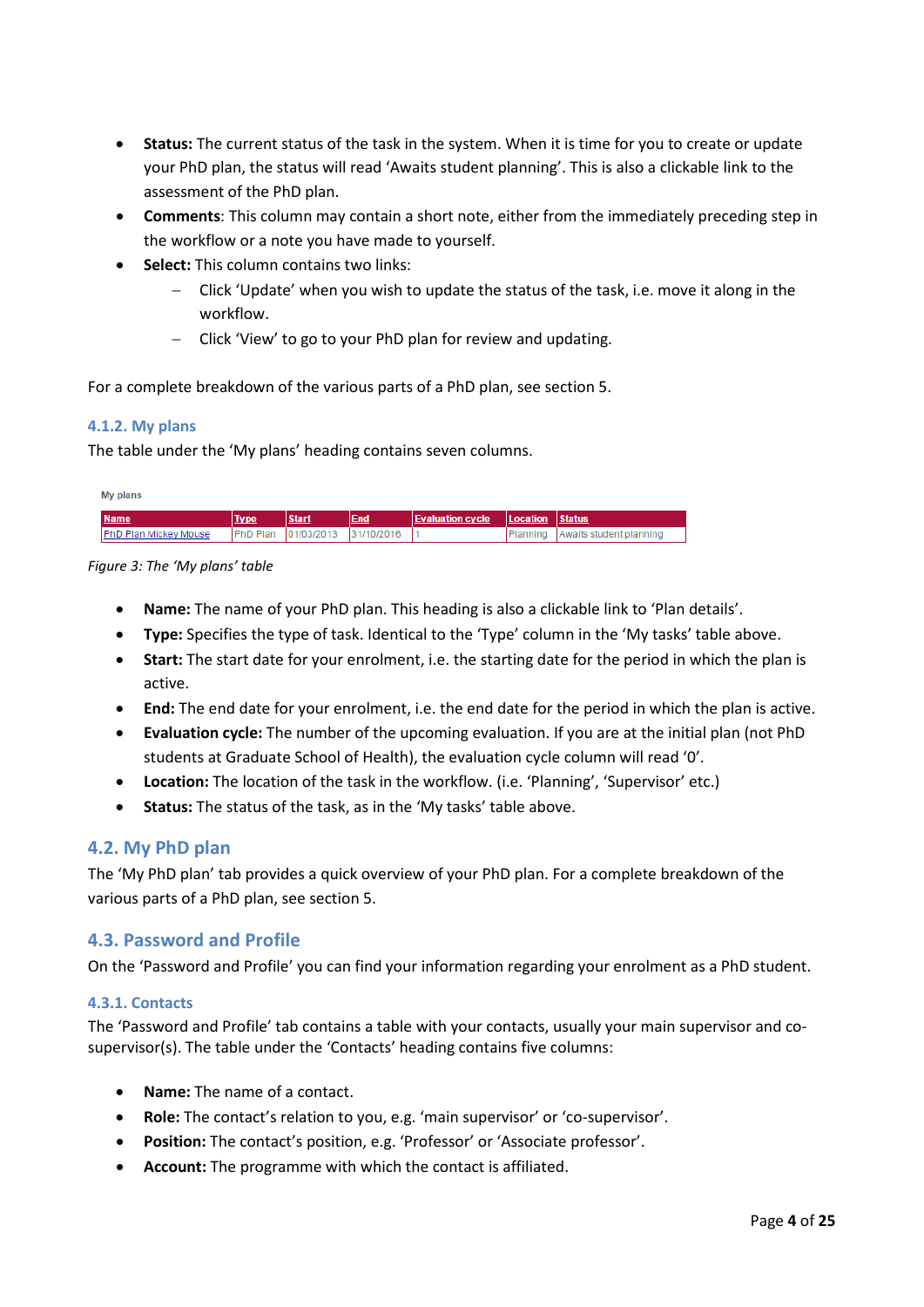• **Phone:** The contact's telephone number if possible.

#### <span id="page-4-0"></span>**4.3.2. My profile**

The 'Password and Profile' tab also contains a number of boxes under the heading 'My profile' which contain important information.

## *Personal information*

This box contains personal information and cannot be edited by you.

```
Personal information
Full name
                 AR K37-21
Social security no. 190280ARK1
Country of
                 Russia
citizenship
Date of birth  19/02/1980
                Male
Gender
Private email 1
- mobile
                 \mathbf{1}- phone
                 \mathbf{1}
```
*Figure 4: The ´Personal Information´box under the ´my profile´ at the ´Password and Profile´ tab*

## *Study*

This box contains various types of basic information about you and your enrolment and cannot be edited by you.

|                          | Study (documents only available for PhD Students admitted after May 2013) |
|--------------------------|---------------------------------------------------------------------------|
|                          |                                                                           |
| Hours/week               | 37.00                                                                     |
| Affiliated               | Demo Department                                                           |
| Student number           | 98765432                                                                  |
| Project title            | here you add your project title                                           |
| Enrolment type           | 5 year programme                                                          |
| - programme              | Demo                                                                      |
| - start                  | 01/03/2013                                                                |
| - end                    | 31/10/2016                                                                |
| - credit (months)        | $\mathbf{0}$                                                              |
| <b>Status</b>            | <b>Enrolment preparation</b>                                              |
| Location                 | AU, Aarhus                                                                |
| Admission letter         | 人<br>Admission letter                                                     |
| <b>Employment letter</b> |                                                                           |

*Figure 5: The 'Study' box under the 'my profile' at the 'Password and Profile' tab*

- **Affiliated:** Your departmental affiliation.
- **Student number:** Your Aarhus University student number.
- **Project title:** The initial project title entered by you when you applied for the position.
- **Enrolment type:** Specifies which enrolment type your PhD belongs to, e.g. '3 year programme'.
	- − Programme: The programme with which you are affiliated.
	- − Start: The start date for your enrolment.
	- − End: The end date for your enrolment.
	- − Credit: The number of months for which you have earned credit.
- **Status:** Specifies your enrolment status.
- **Location:** Your place of work.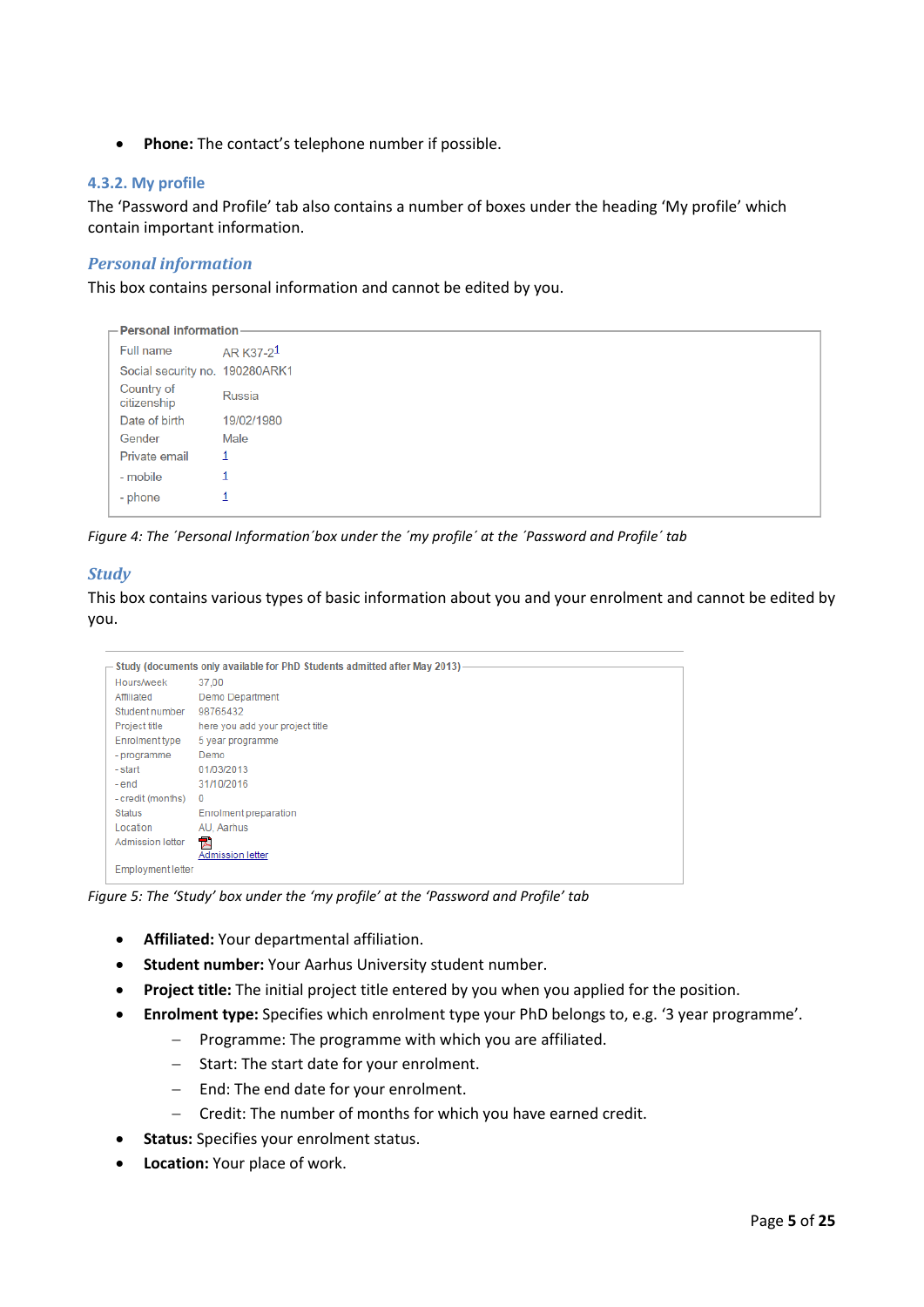- **Admission letter:** Attached as PDF.
- **Employment letter (where relevant):** Attached as PDF.

## *Qualifying examination (not applicable to PhD student at Health)*

This box contains the date and status of your qualifying exam and cannot be edited by you.

- **Qual exam**: The date of your qualifying exam.
	- − Status: The status of your qualifying exam, e.g. 'Planned'.

|                          | $-$ Qualifying examination, if relevant - |
|--------------------------|-------------------------------------------|
| Progress report<br>title |                                           |
| Qual exam                | 28/02/2016                                |
| - status                 | Planned                                   |

*Figure 6: The 'Qualifying examination' box under the 'my profile' at the 'Password and Profile' tab*

#### *Study conclusion*

This box contains information about the conclusion of your studies and will only be filled in towards the end of your enrolment. The information in this box cannot be edited by you.

| - Study conclusion |
|--------------------|
| Dissertation title |
| Defence date       |
| - status           |

*Figure 7: The 'Study conclusion' box under the 'my profile' at the 'Password and Profile' tab*

#### *Student portal*

This box contains only one piece of information: your username for the PhD planner student portal. This cannot be edited by you.

| $-$ Student portal- |                    |
|---------------------|--------------------|
| Username            | lk07@science.au.dk |

*Figure 8: The 'Student portal' box under the 'my profile' at the 'Password and Profile' tab*

#### *Extension requests (days), if any*

This box contains information about extensions of your study programme. The extensions can be caused by maternity/paternity leave, long-term illness, other forms of entitled leave, agreed leave or a study time extension. This information cannot be edited by you.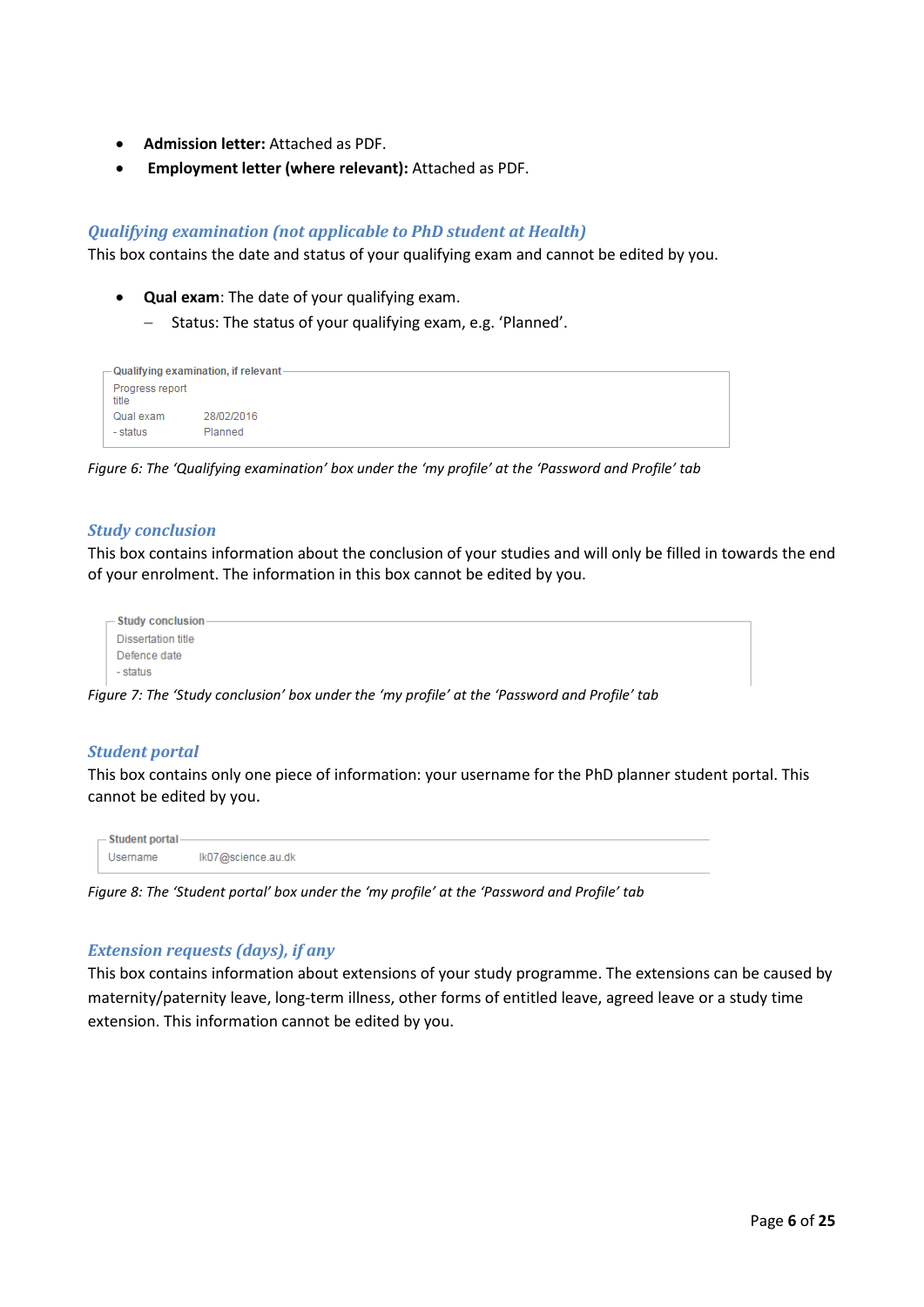| $-$ Extension requests (days), if any - |      |
|-----------------------------------------|------|
| Maternity/Paternity 152<br>leave        |      |
| Illness leave                           | 35   |
| Other entitled<br>leave                 |      |
| Agreed leave                            | 365  |
| Study extension                         | - 91 |

*Figure 9: The 'Extension request' box under the 'my profile' at the 'Password and Profile' tab*

#### *Other, if relevant*

This box contains information about:

- **University agreement** (e.g. double degree)
- **Cooperating institution**
- **Salaried work before Master's degree**: Number of semesters, you have chosen to work as a student teacher during your part A before you obtain your Master's degree (only for PhD students at Graduate School of Natural Sciences and Graduate School of Technical Sciences)
- **Seniority months:** The amount of seniority months you had when you started your term of employment (not applicable to PhD students at Graduate School of Health)
- **Permit:** Form type and expiration date for you residence and study/work permit

|                                                     | Other, if relevant (documents only available for PhD Students admitted after May 2013) |
|-----------------------------------------------------|----------------------------------------------------------------------------------------|
| Uni. agreement<br>- type                            |                                                                                        |
| - institution<br>- country                          |                                                                                        |
| - document                                          | 凤<br>Uni agreement                                                                     |
| Cooperating inst.<br>- type                         |                                                                                        |
| - name                                              |                                                                                        |
| - country                                           |                                                                                        |
| - agreement                                         |                                                                                        |
| <b>Salaried work</b><br>before Master's 6<br>degree |                                                                                        |
| Seniority months 0                                  |                                                                                        |
| Permit<br>- form type                               | ST <sub>1</sub>                                                                        |
| - expiration date                                   | 29/02/2016                                                                             |

*Figure 10: The 'Other' box under the 'my profile' at the 'Password and Profile' tab*

#### *Office*

This box contains your office address contact information and may be edited by you.

| $-$ Office      |                            |  |
|-----------------|----------------------------|--|
| Address         | Ny Munkegade 120, 1521-110 |  |
| Postal code     | 8000                       |  |
| City            | Aarhus C                   |  |
| Country         | Denmark                    |  |
| Phone extension |                            |  |
| - switchboard   |                            |  |
|                 |                            |  |

*Figure 11: The Address' boxes under the 'my profile' at the 'Password and Profile' tab*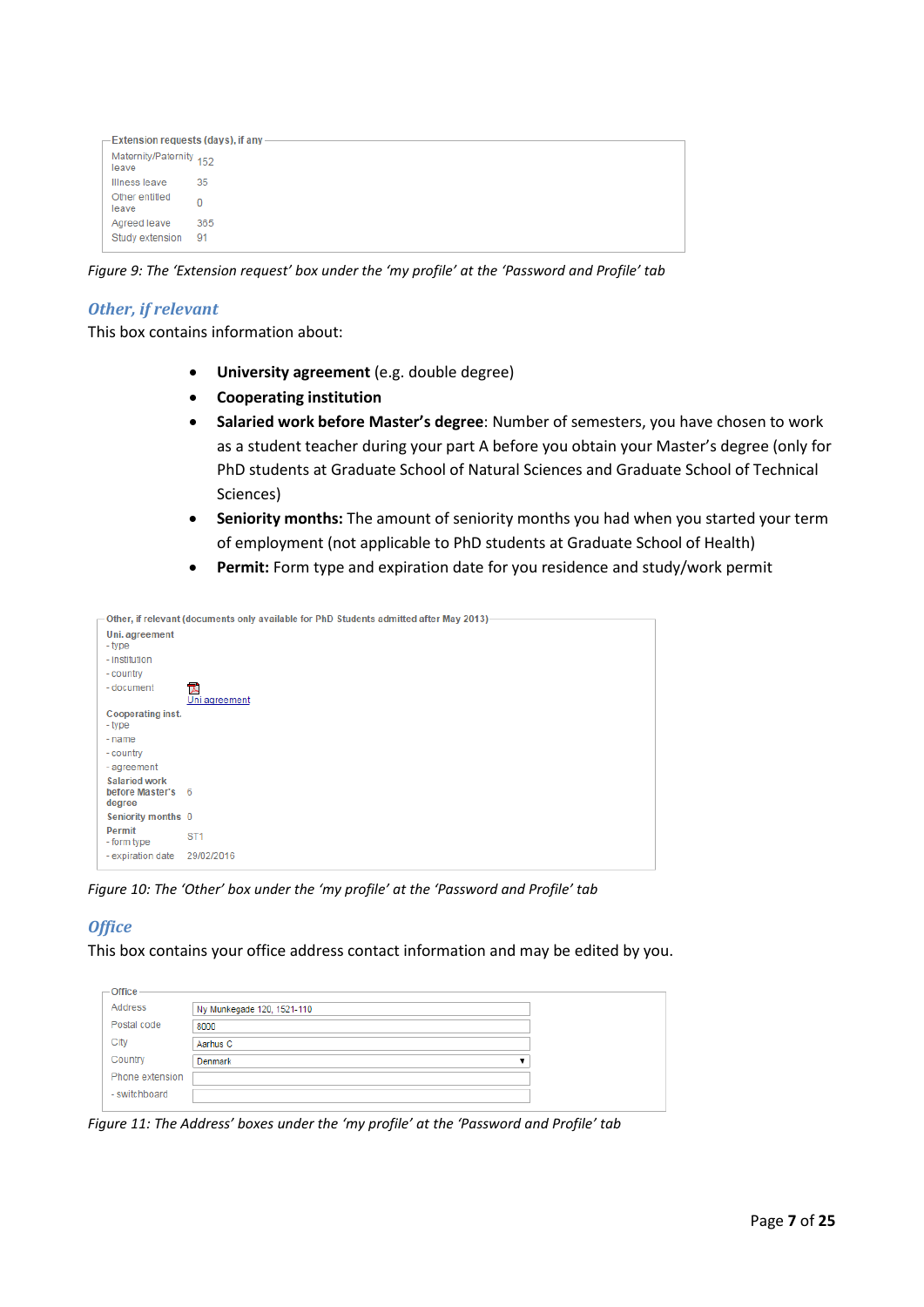# <span id="page-7-0"></span>**5. Contents of the PhD plan**

Under the PhD Order, you must complete a research and education plan (a PhD plan) outlining how you intend to complete your PhD project including your dissertation within the prescribed duration of your study programme.

The PhD plan must be completed as quickly as possible after registration (not applicable to PhD students at Graduate Schoolt of Health), and it must be approved no later than three months after the start of your study programme (i.e. the PhD plan must be approved by all participants in the workflow by this deadline).

#### **PhD students at Graduate School of Health:**

Fill out the PhD plan in accordance with the initial PhD plan you submitted in your application for admission to the PhD programme.

Clicking 'View' (in the 'My tasks' table on the 'Home' tab) or clicking the plan name (either in the 'My plans' table on the 'Home' tab or on the 'My PhD plan' tab) brings you to your PhD plan, which contains a number of vertical tabs: Plan summary, Plan details, Plan diagramme, Present evaluation and Plan history.

## <span id="page-7-1"></span>**5.1. Plan summary**

The 'Plan summary' tab provides an overview of basic PhD plan information divided into three main sections or boxes: 'Plan', 'Stage' and 'Workflow'.

| Plan summary       | Plan                                       |                          |
|--------------------|--------------------------------------------|--------------------------|
|                    | Name                                       | PhD Plan Mickey Mouse    |
|                    | Start date                                 | 01/03/2013               |
| Plan details       | End date                                   | 31/10/2016               |
|                    | <b>ECTS</b>                                |                          |
|                    | - planned, in<br>progress and<br>completed | 31,00                    |
| Plan diagramme     | - completed                                | 6,00                     |
|                    | - required by the<br>PhD Order             | [30                      |
|                    | Research environment change days           |                          |
| Present evaluation | - planned, in<br>progress and<br>completed | 184                      |
|                    | - required by your<br>Graduate School      | [90                      |
| Plan history       | Pre-snapshot                               | 친                        |
|                    | Plan notes                                 |                          |
|                    |                                            |                          |
|                    | <b>Stage</b>                               |                          |
|                    | Kind                                       | Intermediate             |
|                    | Current approval<br>cycle                  | $\mathbf{1}$             |
|                    | <b>Workflow</b>                            |                          |
|                    | <b>Status</b>                              | Awaits supervisor action |
|                    | Location                                   | Supervisor               |
|                    | Approval start                             | 15/01/2015               |
|                    |                                            |                          |

*Figure 12: The 'Plan summary' tab*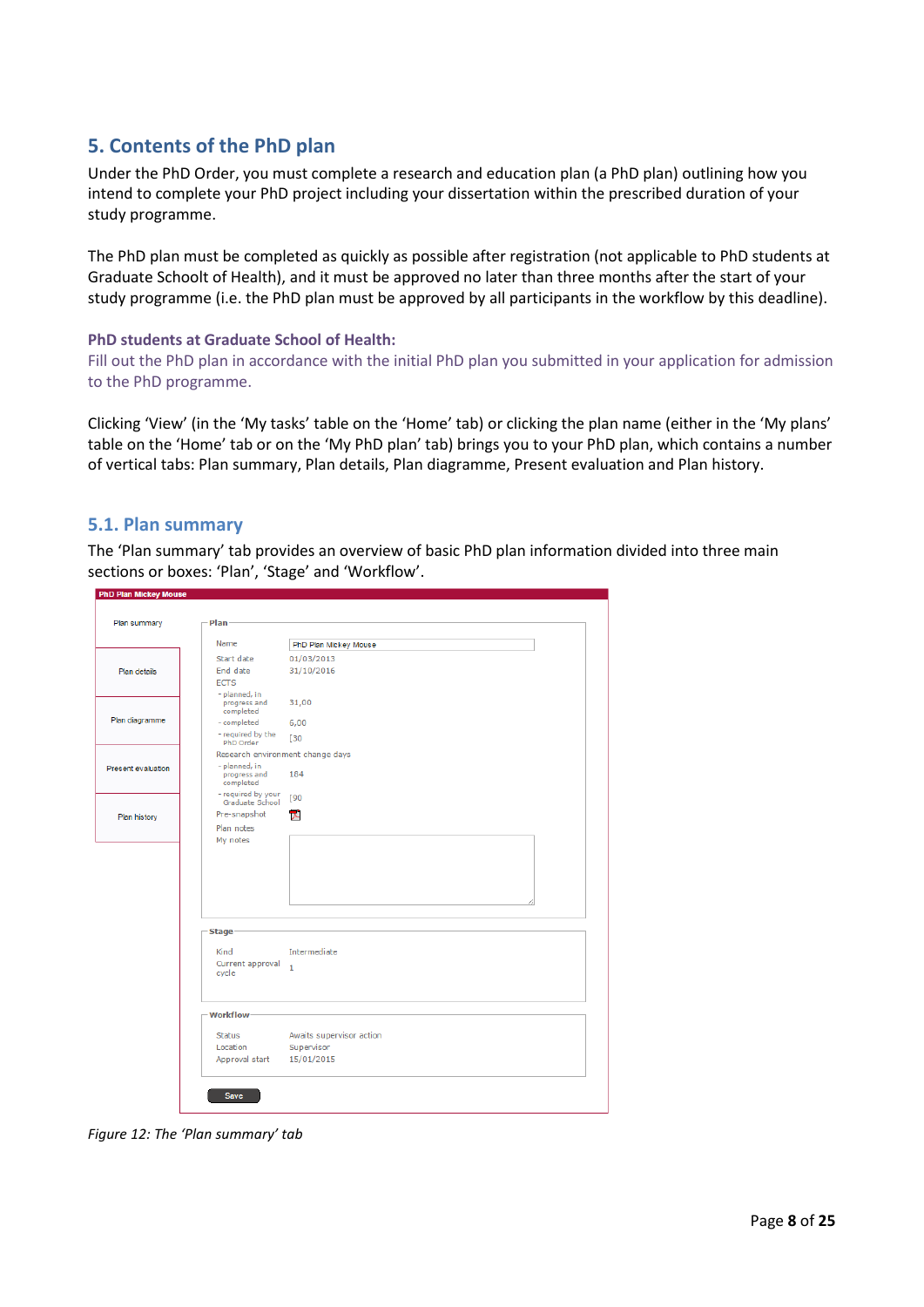## <span id="page-8-0"></span>**Plan**

The 'Plan' box provides an overview of basic information:

- **Name:** The name of the plan.
- **Start date:** Enrolment start date for the PhD study programme.
- **End date:** Enrolment end date for the PhD study programme.
- **ECTS:** Overview of the number of planned and completed ECTS credits in the PhD plan.
- **Research Environment Change days:** This usually indicates stays abroad. Research environment change means study or research at institutions and workplaces outside Aarhus University, e.g. other universities, companies, public or private organisations, hospitals, educational/research institutions. This also includes compulsory changes of research environment, but excludes participation in conferences and the like.

#### <span id="page-8-1"></span>**Stage**

The 'Stage' box provides information on the current status of the PhD plan:

- **Kind:** Can be either 'Initial' (When you have to create the PhD plan. Not applicable to PhD students at Graduate School of Health), 'Intermediate' (for regular evaluations) or Final (the last evaluation before submission of the dissertation).
- **Current approval cycle**: The number of the current evaluation. If this is your initial PhD plan, the value will be 0.
- **Trial period status:** If you are in a three-month trial period.

#### <span id="page-8-2"></span>**Workflow**

The 'Workflow' box indicates where the PhD plan/evaluation is currently located in the workflow.

- **Status:** Current status of the PhD plan/evaluation. In the example shown in Figure 6, the plan awaits student planning.
- **Location:** The current location of the task.
- **Note:** May contain a note from either the immediately previous step in the workflow or from yourself (see section 6).

#### <span id="page-8-3"></span>**5.2. Plan details**

The 'Plan details' tab provides an overview of the various elements of your PhD plan organised in a table that also contains the planned start and end dates for each element, as well as its current status (see Figure 13). Note that the 'Plan details' elements are similar to the elements a PhD degree programme must contain under the PhD Order.

The following statuses can be assigned to an element:

- 'Planned': An activity you are planning as part of your PhD programme, for example study abroad.
- 'In Progress': An activity that is in progress, for example getting an article published.
- 'Completed': An activity that is finished, for example a PhD course you have participated in.
- 'Discarded': An activity you were planning but which you have discarded for some reason, for example a PhD course that has been cancelled or a change of plans regarding a research environment change. When you discard an activity you can still see the discarded element. You are free to discard planned activities as long as your PhD study programme contains the relevant elements required under the PhD Order.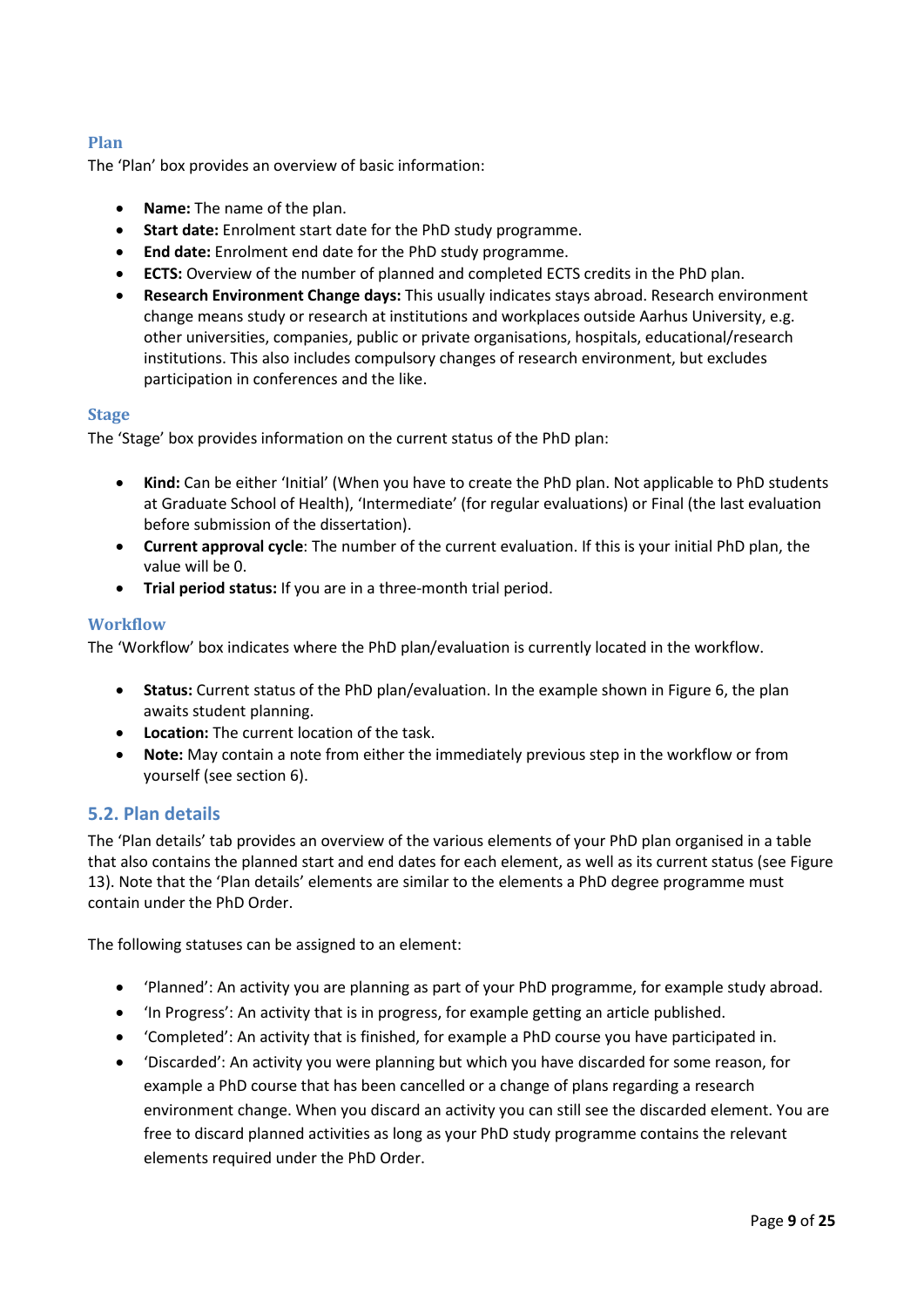Please note that because your PhD plan must include all the plan elements which are in your PhD plan by default, you must not delete all the elements within a plan element category.

Each element has a 'View/edit' link to a more detailed screen. Attachments can also be connected to each element, such a confirmation of participation in a PhD course, a course certificate, co-author statement and the like.

At Graduate School of Natural Sciences and Graduate School of Technical Sciences and Aarhus BSS Graduate School, the list of completed activities is attached to the PhD diploma.

The current workflow status is displayed in the top right corner of the 'Plan details' tab. If the PhD plan awaits student planning, a direct link to the 'Update' page will also be visible.

When you create or edit a plan element, always remember to save your work by clicking the 'Save' button at the bottom of each edit screen.

| <b>PhD Plan Mickey Mouse</b> |                                                                                                                                      |                                 |                                        |
|------------------------------|--------------------------------------------------------------------------------------------------------------------------------------|---------------------------------|----------------------------------------|
| Plan summary                 | Add plan element                                                                                                                     | Update evaluation               | Status: Awaits student planning        |
| Plan details                 | Plan element<br>Sel. Type v                                                                                                          | Start v<br>End                  | <b>Status</b>                          |
|                              | <b>PhD Project</b><br>PhD project<br>□                                                                                               |                                 | 01/03/2013 30/09/2014 In progress Edit |
| Plan diagramme               | <b>Ex</b> Project description<br>PhD project revised<br>∩                                                                            |                                 | 01/10/2014 31/10/2016 In progress Edit |
|                              | <b>Ex</b> Project description revised                                                                                                |                                 |                                        |
| <b>Present evaluation</b>    | <b>Publication</b>                                                                                                                   |                                 |                                        |
|                              | Cartoons influence on the real world<br>How to secure your money with the hippest and most 02/09/2015 31/03/2016 Completed Edit<br>□ |                                 | 15/01/2015 30/06/2015 In progress Edit |
| Plan history                 | secure codes<br>gruppeliv og phaust                                                                                                  |                                 |                                        |
|                              | <b>PhD Course</b>                                                                                                                    |                                 |                                        |
|                              | Academic English for Danish Speakers<br>∩<br>Diploma Academic English for Danish Speakers                                            |                                 | 10/09/2013 29/09/2013 Completed Edit   |
|                              | The annual Cartoon Conference in Sweden<br>∩                                                                                         | 01/10/2013 09/10/2013 Completed | Edit                                   |
|                              | Project Management<br>∩                                                                                                              | 10/02/2014 23/05/2014 Discarded | Edit                                   |
|                              | Something about coding with<br>□                                                                                                     |                                 | 03/11/2014 31/12/2014 In progress Edit |
|                              | How cartoons react when they meet the real world                                                                                     | 02/09/2015 29/02/2016 Planned   | Edit                                   |
|                              | <b>Dissemination</b>                                                                                                                 |                                 |                                        |
|                              | Calculus 1                                                                                                                           |                                 | 26/08/2013 18/10/2013 Completed Edit   |
|                              | How to use a computer with paws, claws or other<br>"hands"                                                                           |                                 | 23/11/2013 31/07/2014 In progress Edit |
|                              | ∩<br>Drawing a crazy cartoon                                                                                                         |                                 | 03/11/2014 09/12/2014 Completed Edit   |
|                              | <b>Research Environment Change</b>                                                                                                   |                                 |                                        |
|                              | <b>Warner Brothers</b>                                                                                                               | 01/03/2015 31/08/2015 Planned   | Edit                                   |
|                              | <b>Supervision agreement</b>                                                                                                         |                                 |                                        |
|                              | Main supervisor Weekly e-mail updates and meetings 01/03/2013 31/10/2016 In progress Edit<br>every two weeks                         |                                 |                                        |
|                              | <b>Financing plan</b>                                                                                                                |                                 |                                        |
|                              | Financing plan<br>Financing plan                                                                                                     |                                 | 01/03/2013 01/03/2016 In progress Edit |
|                              | Action: Delete   Reschedule                                                                                                          |                                 |                                        |

Powered by PeopleXS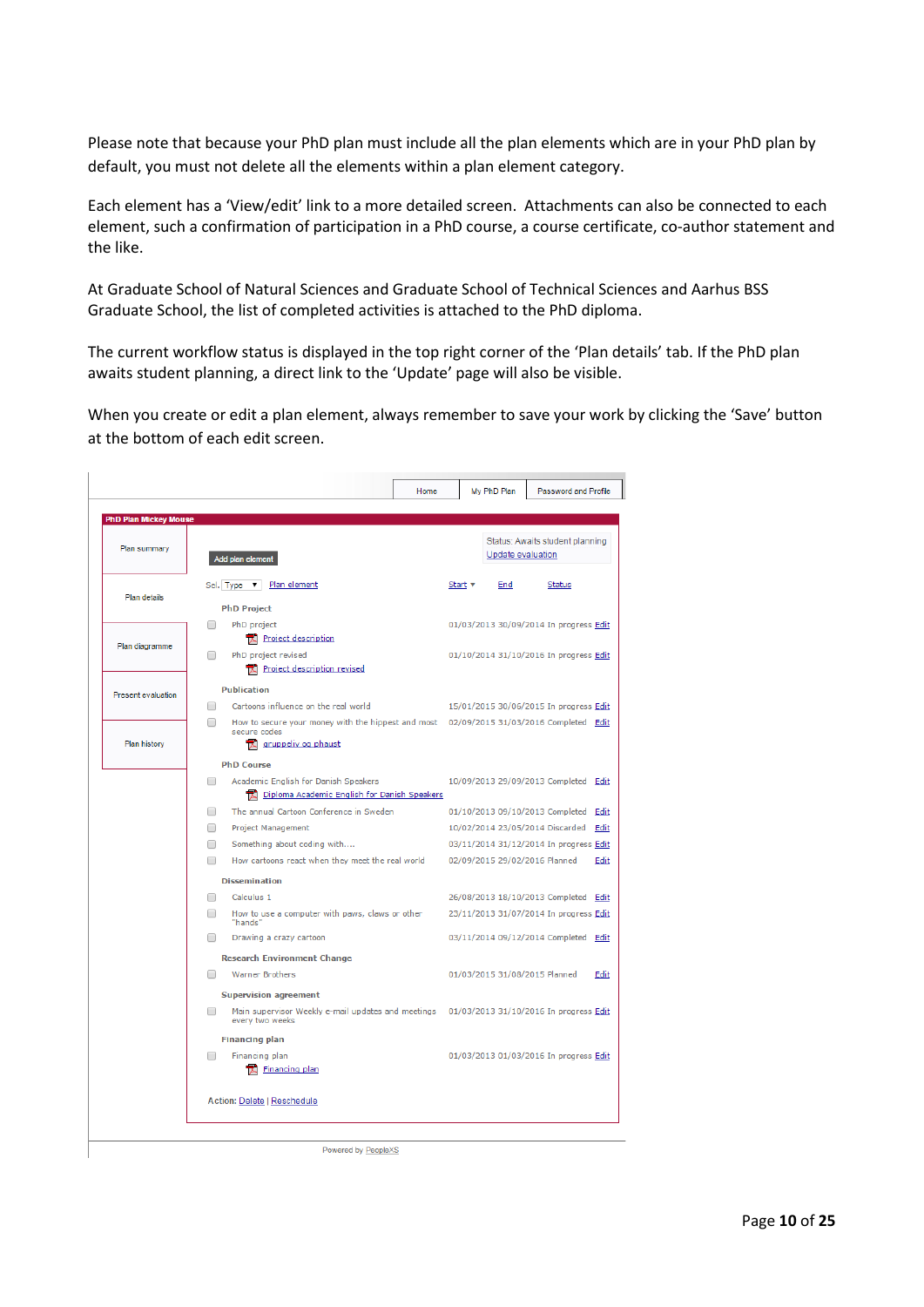#### *Figure 13: The 'Plan details' tab*

The various plan elements are:

#### *PhD Project: Your overall PhD project*

In the evaluation, you must account for the work involved in your PhD project during the evaluation period. If you are a PhD student at Graduate School at the Faculty of Arts, Aarhus BSS Graduate School or Graduate School of Natural Sciences and Graduate School of Technical Sciences, you must upload a project description within the first three months of your PhD study. The plan must be approved by your supervisor, your programme chair, and the head of the graduate school.

#### PhD students at Graduate School of Health:

You will have submitted the project description during the application process. Make sure to upload a copy of the submitted PhD project description to the PhD planner.

In connection with each evaluation during your PhD study you must account for the work involved in your PhD project. If there are any changes in the project in relation to the approved PhD plan, these changes must be accounted for, and the reasons for them must be explained. In such cases, a revised PhD project description (including a timetable if applicable) must be registered under 'PhD project'.

#### *Publication*

Here you must list any publications you produce during your PhD study programme as well as co-author statements where applicable. You must list the title, place/form of publication, number of pages, and coauthors where applicable (PhD students at Graduate School - the Faculty of Arts, Aarhus BSS Graduate School or Graduate School of Health must remember to attach any co-author statements).

#### *PhD Course*

Here you must list all the activities which generate ECTS credits, primarily PhD courses. Under the PhD Order, you are required to complete PhD courses worth approximately 30 ECTS credits.

Choose the country in which the PhD course took place. Instead of choosing from the dropdown list, you can enter the first letter in the search field, i.e. 'D' for Denmark, and you will automatically be taken to countries beginning with the letter D. You can choose Denmark as the temporary country if you are planning to take a course and don't know what country it will take place in yet.

#### **PhD students at Graduate School - Faculty of Arts:**

- In this plan element, you must also list any other activities that generate ECTS credits, i.e. participation in seminars. However, participation in seminars/conferences/workshops cannot in itself be regarded as the equivalent of a course unless your supervisor deems that the academic activities involved correspond to a PhD course in terms of their content (for instance a project presentation with your own papers, conferences combined with PhD workshops, and PhD summer schools). The number of ECTS credits allocated to the activity in question by the main supervisor must be stated.
- The following two PhD courses are compulsory:
	- o Course in PhD supervision for PhD students
	- o University pedagogics
	- o Integrity and Ethics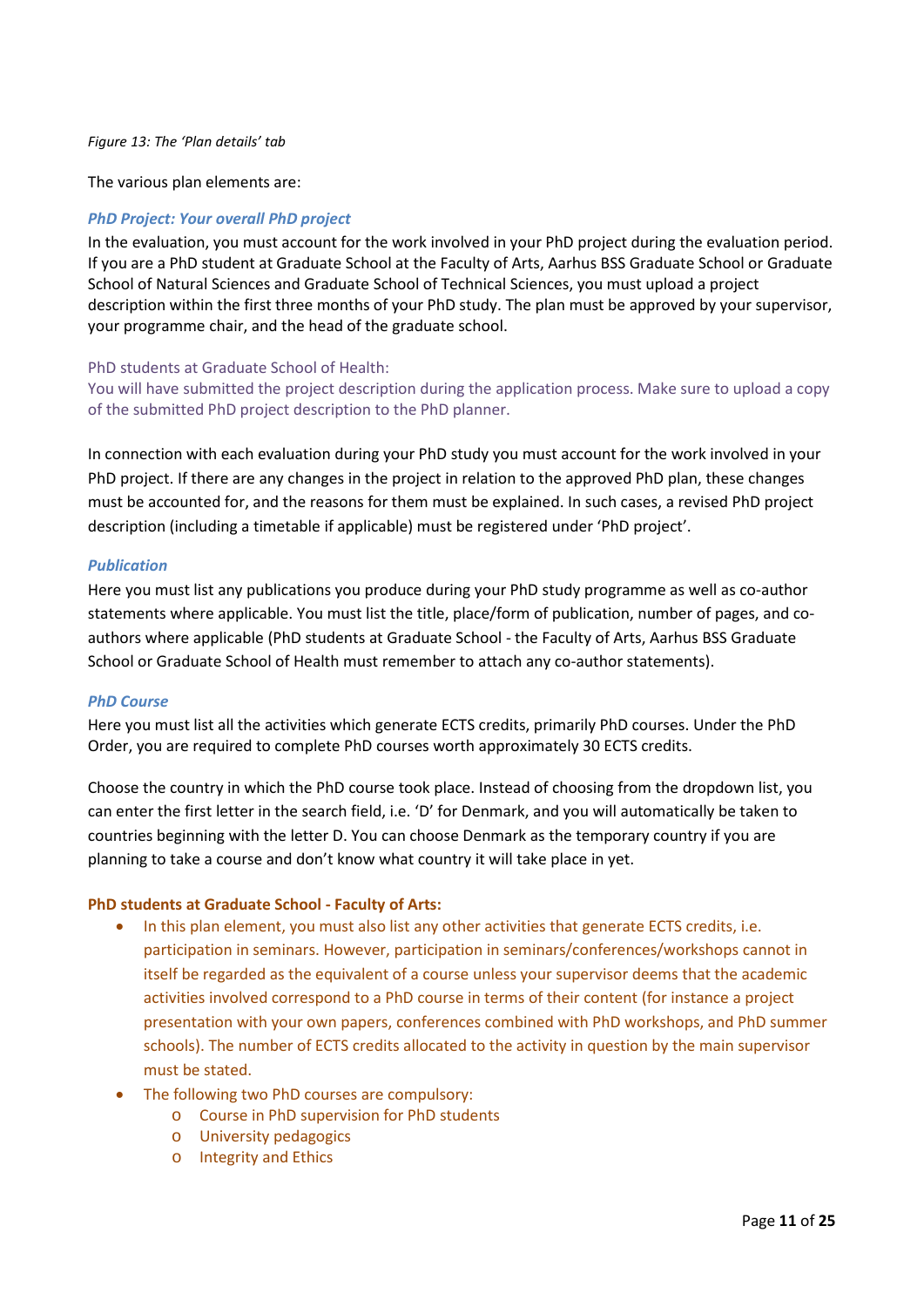#### **PhD students at Graduate School of Health:**

Please list all PhD courses taken during your PhD programme, e.g. scientific courses, generic courses, elective courses and mandatory courses. If you have attended PhD courses during your Research Year, these can also be included in your PhD plan. Please note that the following two courses are mandatory for PhD students at Health:

- Basic Biostatistics
- Welcome to the PhD study (from 1 January 2014)

Other activities that should be listed as 'PhD Course':

- Course activities that do *not* generate ECTS, e.g. the mandatory introductory course "Welcome to the PhD day" (0 ECTS).
- Written report based on a stay abroad
- PhD Day attendance with submission of abstract

#### *Dissemination*

Here you must list types of dissemination activities relevant to your PhD study programme, including the teaching activities required according to your employment contract. In addition, list activities such as lectures or presentations, participations in interviews on radio/TV, and articles in media aimed at the general public.

#### **PhD students at Graduate School of Health:**

List the total number of teaching hours including preparation.

#### **PhD students at Graduate School - Faculty of Arts:**

In this plan element, you must describe the type of task and state the total number of working hours involved (find the form [here\)](http://phd.au.dk/gradschools/arts/formsandtemplates/). This applies to all PhD students whether or not they are covered by the working regulations at their department.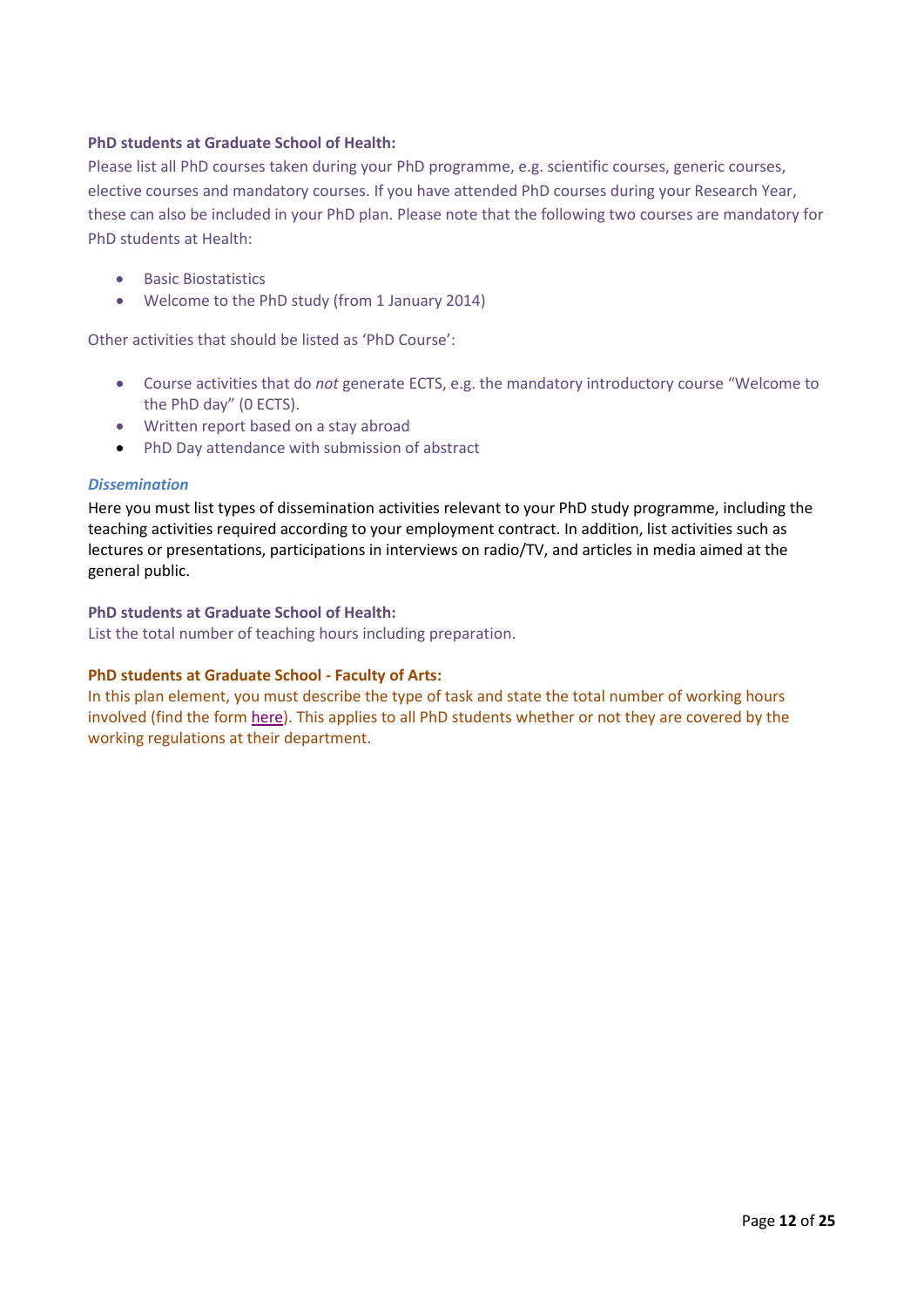| <b>UNIVERSITY</b>                 | SCIENCE AND TECHNOLOGY                                                       |   |             | <b>User: *Mickey Mouse</b><br>Logout |
|-----------------------------------|------------------------------------------------------------------------------|---|-------------|--------------------------------------|
|                                   | Home                                                                         |   | My PhD Plan | Password and Profile                 |
| <b>Dissemination</b>              |                                                                              |   |             |                                      |
| Name                              | ie<br>I<br>$\Delta\beta$<br>▼ FSource<br>$\Box$<br>Ĩ<br>Format               |   |             |                                      |
|                                   | Institutarbejde                                                              |   |             |                                      |
|                                   |                                                                              |   |             |                                      |
|                                   |                                                                              |   |             |                                      |
|                                   |                                                                              |   |             |                                      |
| Start date*                       | 26/08/2013                                                                   |   |             |                                      |
| End date*                         | 18/10/2013                                                                   |   |             |                                      |
| Progress                          | Planned                                                                      | 7 |             |                                      |
| Country*                          | Denmark                                                                      | 7 |             |                                      |
| Comments                          | Institut: 80/120<br>Ekstern institution 20/30                                |   |             |                                      |
|                                   |                                                                              |   |             |                                      |
|                                   |                                                                              |   |             |                                      |
| <b>Attachments</b><br>Attachment1 |                                                                              |   |             |                                      |
| Attachment2                       | Vælg fil Der er ikke valgt nogen fil                                         |   |             |                                      |
| Attachment3                       | Vælg fil Der er ikke valgt nogen fil                                         |   |             |                                      |
|                                   | Der er ikke valgt nogen fil<br>Vælg fil                                      |   |             |                                      |
| Attachment4<br>Attachment5        | Vælg fil Der er ikke valgt nogen fil<br>Vælg fil Der er ikke valgt nogen fil |   |             |                                      |

Powered by PeopleXS

*Figure 14: The plan element 'Dissemination' edit screen*

## *Research Environment Change*

Here you must list PhD project-related stays at institutions and workplaces outside Aarhus University. This usually means a stay abroad. You can choose one of the following types of research environment change:

- Public educational or research institution
- Public company or organisation
- Hospital
- Private educational or research institution
- Private company or organisation
- Other workplace

According to the PhD Order, you must participate in research environments at other research institutions during your PhD study programme.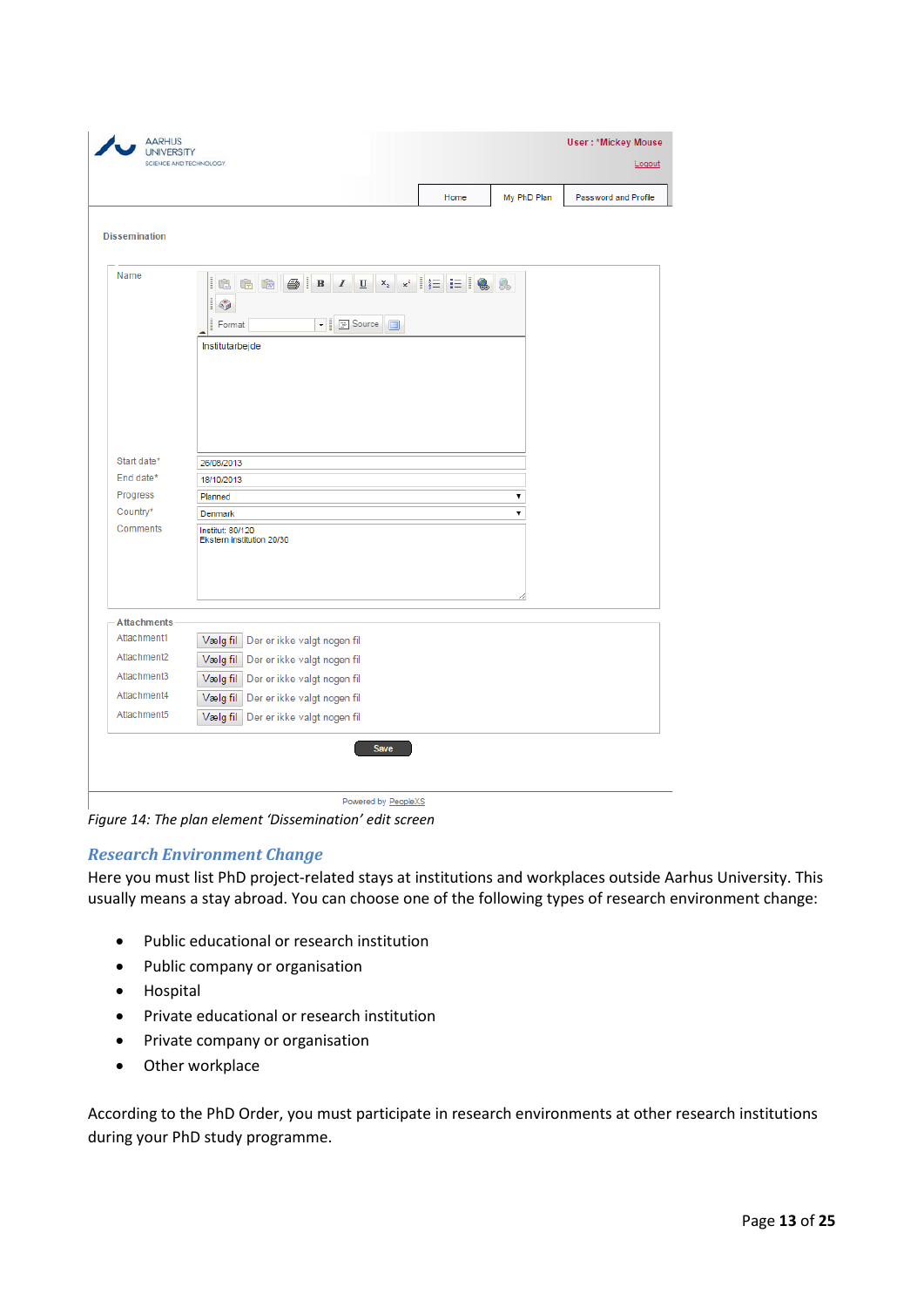Please note that you must create an element for each change of research environment period. This is also a requirement if you have more than one stay at the same institution. Each element should correspond to the specific period during which you are away from Aarhus University in connection with a research environment change.

You can choose the country in which the research stay took place. Instead of choosing from the dropdown list, you can enter the first letter in the search field, i.e. 'D' for Denmark, and you will automatically be taken to countries beginning with the letter D. You can choose Denmark as the temporary country if you are planning to take a course and don't know what country it will take place in yet.

If you did not spend the entire time/period of your research stay at the institution/workplace, you must indicate what percentage of the time/period you spent at the institution/workplace in the box 'Percentage of time spent'. By default, the value is set to 100 per cent.

#### *Other activity*

Here you must list any activities which are not mentioned under other categories. Relevant activities under 'Other activity' can vary from graduate school to graduate school, for example participation in conferences, workshops, journal clubs etc. Do not list activities that generate ECTS credits under 'Other activities'.

#### **PhD students at Graduate School - Faculty of Arts:**

In this plan element, you must register information on the mid-term review and the PhD dissertation as well as participation in seminars/conferences which does not generate any ECTS credits:

#### *Midway assessment*

The result of the 4+4 course mid-term review is submitted in another form in connection with the transition to part B, but you must note down the date of the midway assessment in the evaluation which must be submitted immediately after the mid-term review.

#### *PhD Dissertation*

You must complete this point in connection with the three last evaluations:

• Do you plan to produce your dissertation in the form of a monograph, or a series of shorter papers (articles etc.)?

You must complete this point in connection with the two last evaluations:

• Have you started working on the manuscript of the dissertation (number of pages)?

#### *Participation in seminars/conferences*

Participation in seminars/conferences which is not equivalent to participation in courses and therefore does not generate any ECTS credits.

#### *Supervision agreement*

Here you must upload your supervision agreement. This is the agreement between you and your supervisor regarding mutual requirements and expectations in relation to the supervision process. The agreement should include details regarding the form and frequency of supervision sessions. Any changes to the supervision process already agreed must also be included in your PhD plan. When approving the evaluation, the supervisor and PhD student confirm that the supervision process has been satisfactory. You must remember to attach the supervision agreement.

**PhD students at Graduate School - Faculty of Arts:**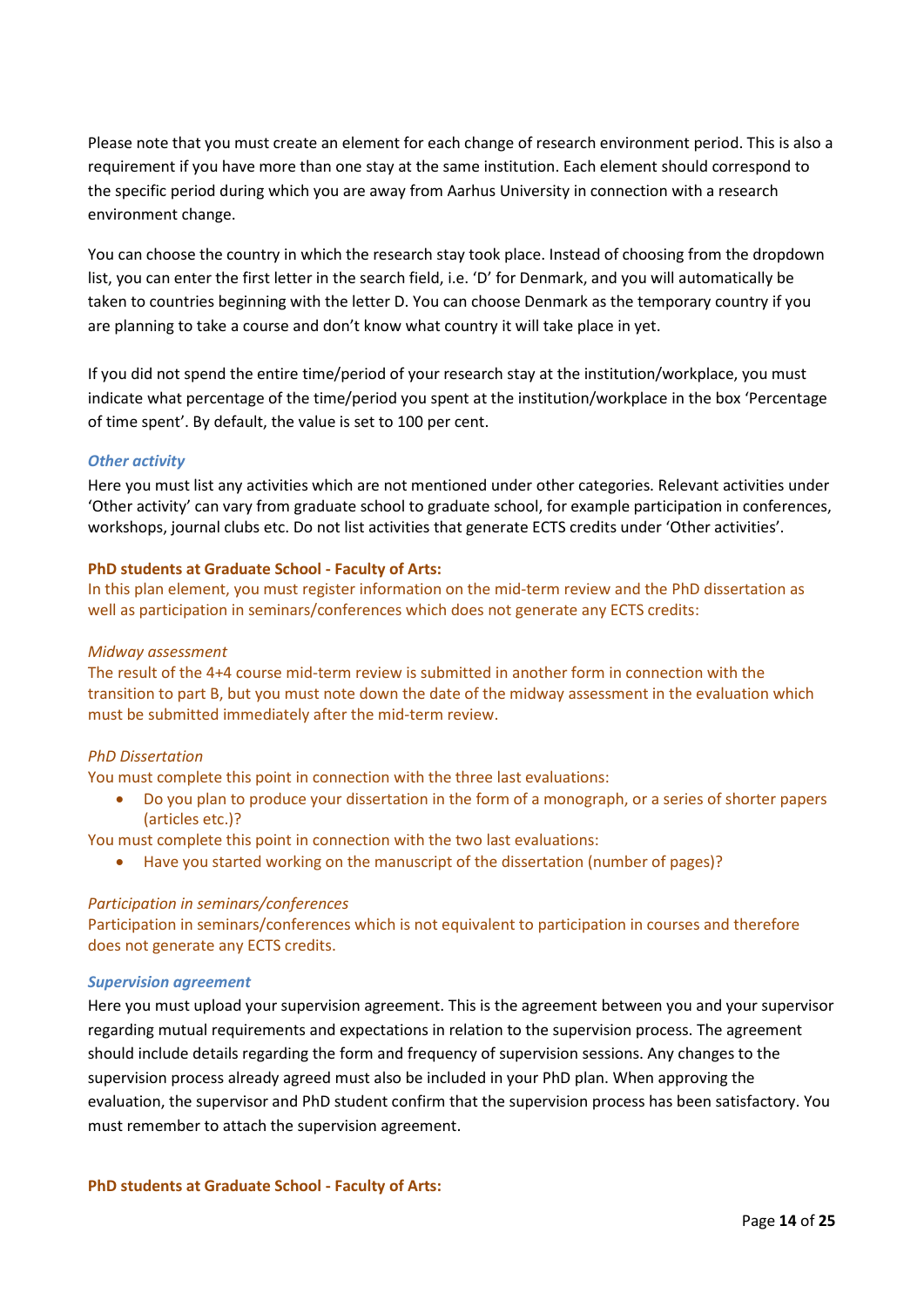- The agreement regarding PhD supervision (find the form [here\)](http://phd.au.dk/gradschools/arts/formsandtemplates/) is part of your PhD plan and must have been approved *no later than three months* after registration.
- If you change your supervisor or if additional supervisors are appointed, a new supervisor agreement *must* be drawn up and attached to the next biannual evaluation.
- If the school head has approved a change of supervisor between two evaluations, this must be stated and the approved agreement must be attached.

#### *Financing plan*

The financing plan for your PhD project. This page is administered by your graduate school and contains the financing plan agreed for your PhD project when you start your PhD study programme.

#### *IPR agreement (Intellectual Property Rights)*

Here you must list any agreements about the rights to any data collected under the plan element 'IPR agreement (Intellectual Property Rights)'.

#### **PhD students at Graduate School - Faculty of Arts:**

You must add this information yourself as a plan element. In connection with drawing up the PhD plan, a decision must be taken regarding the question of copyright and the rights to any data material that is collected.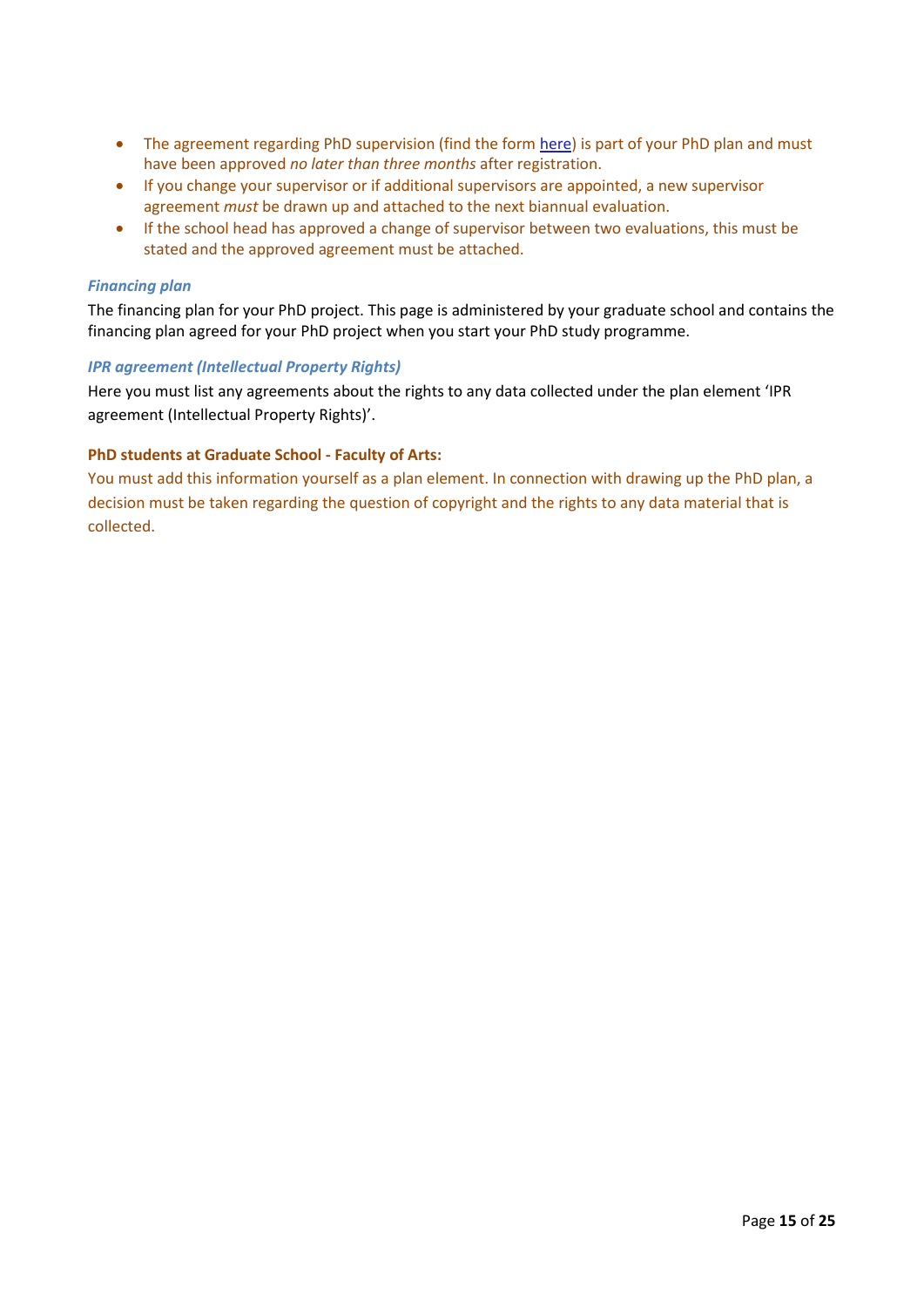# <span id="page-15-0"></span>**5.3. Plan diagramme**

The 'Plan diagramme' tab provides you with a visual overview of the progress of the various elements of the PhD plan. By default the overview is visualised on a quarterly scale, but you can change this by clicking the 'Scale by: month' link above the graph. Here you can also open the graph in a popup window by clicking 'Full screen'. The diagramme makes use of four colour codes which are explained in the legend below the graph.

|                              |                                                                                                                                                                         |   |   |         |   | Home   |    | My PhD Plan  | Password and Profile     |
|------------------------------|-------------------------------------------------------------------------------------------------------------------------------------------------------------------------|---|---|---------|---|--------|----|--------------|--------------------------|
| <b>PhD Plan Mickey Mouse</b> |                                                                                                                                                                         |   |   |         |   |        |    |              |                          |
| Plan summary                 | Scale by: month quarter                                                                                                                                                 |   |   |         |   |        |    |              | Full screen              |
|                              | Plan elements:<br><b>PhD Project</b>                                                                                                                                    | ٦ | A | h<br>lo | ı | A<br>h | lo | b<br>lo<br>A | h<br>A                   |
| Plan details                 | PhD project<br>PhD project revised<br><b>Publication</b>                                                                                                                |   |   |         |   |        |    |              |                          |
| Plan diagramme               | Cartoons influence on th<br>How to secure your money with<br><b>PhD Course</b><br>Academic English for Danish Sp<br>The annual Cartoon Conference<br>Project Management |   |   |         |   |        |    |              |                          |
| Present evaluation           | Something about coding with<br>How cartoons react when they m<br><b>Dissemination</b><br>Calculus 1                                                                     |   |   |         |   |        |    |              |                          |
| Plan history                 | How to use a computer with paw<br>Drawing a crazy cartoon<br><b>Contract</b><br><b>Contract</b>                                                                         |   |   |         |   |        |    |              | $\overline{\phantom{a}}$ |

*Figure 15: The 'Plan diagramme' tab*

# <span id="page-15-1"></span>**5.4. Present evaluation**

Once you submit your PhD plan for approval, you can follow its progress through the workflow on the 'Present evaluation' tab. The 'Present evaluation' tab only contains information about the current iteration of your PhD plan while it is progressing through the workflow. Once your PhD plan is approved and returned to you for further work, the 'Present evaluation' tab is cleared.

The 'Present evaluation' tab is divided into five boxes corresponding to the steps in the workflow: 'PhD Student', 'Main Supervisor', 'PhD student Comments to Main Supervisor Assessment', 'Programme Chair' and Head of School'. The current location of the PhD plan is indicated by the heading 'Current location' (in red).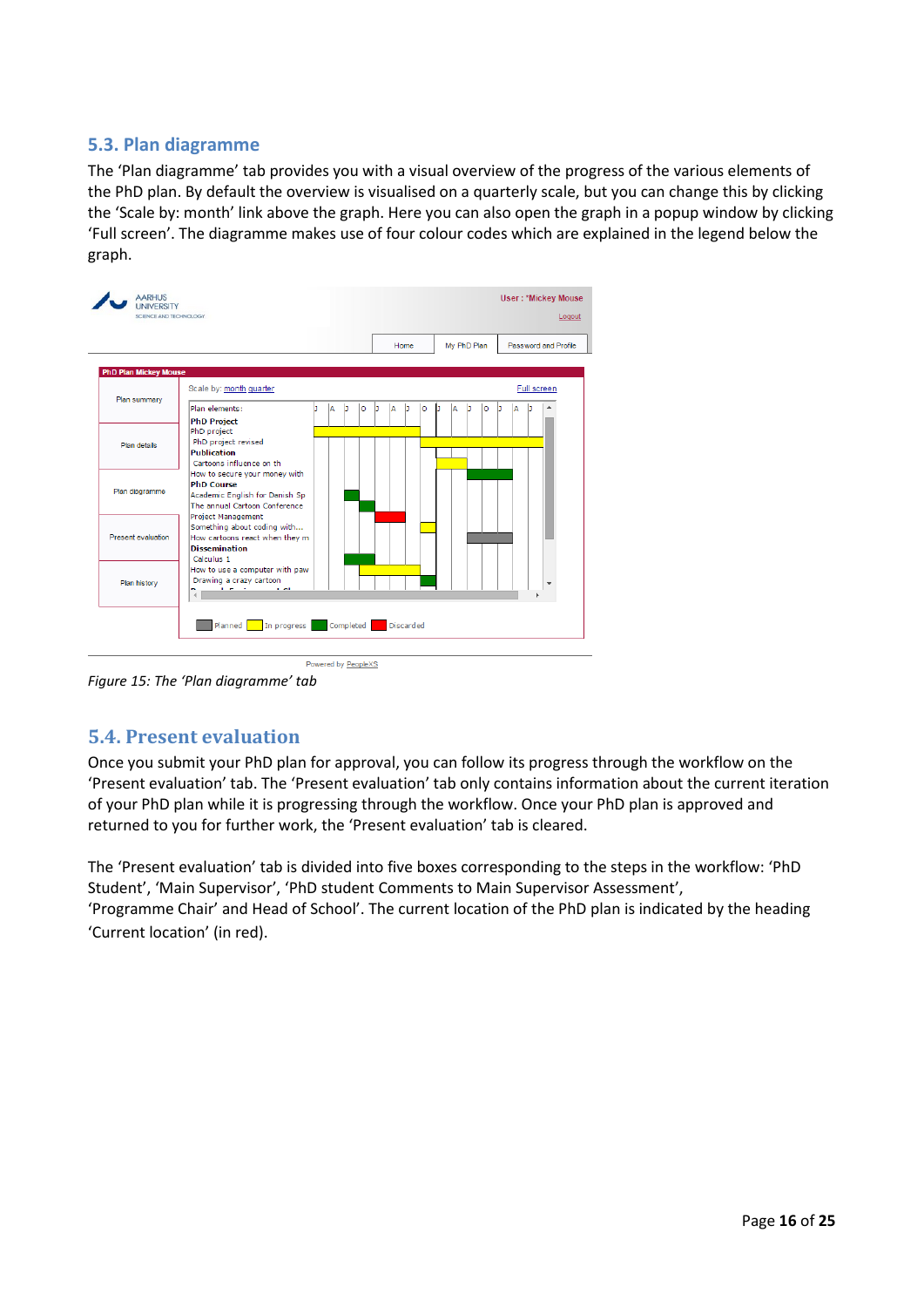|                              |                                 |                                                                                                                                                           | Home | My PhD Plan | Password and Profile |
|------------------------------|---------------------------------|-----------------------------------------------------------------------------------------------------------------------------------------------------------|------|-------------|----------------------|
|                              |                                 |                                                                                                                                                           |      |             |                      |
| <b>PhD Plan Mickey Mouse</b> |                                 |                                                                                                                                                           |      |             |                      |
| Plan summary                 | PhD Student (Current location)- |                                                                                                                                                           |      |             |                      |
|                              | Name and time                   | *Mickey Mouse, 16/01/2015 08:52                                                                                                                           |      |             |                      |
|                              | Assessment                      | Expect plan will lead to timely completion                                                                                                                |      |             |                      |
| Plan details                 | Progress and<br>evaluation      | Please describe status and results in relation to the last plan. If deviating<br>changes since last from the plan, please state the reasons why.          |      |             |                      |
| Plan diagramme               |                                 | Please describe the plans for the next 6-12 months. If there are any<br>changes/new developments from the last plan, please state these.<br>hejidid dhads |      |             |                      |
|                              | Main Supervisor                 |                                                                                                                                                           |      |             |                      |
| Present evaluation           | Name and time                   | Liselotte Kaspersen, 15/01/2015 10:37                                                                                                                     |      |             |                      |
|                              | Assessment<br>- elaboration     | Expect plan will lead to timely completion<br>id                                                                                                          |      |             |                      |
| Plan history                 |                                 | PhD Student Comments to Main Supervisor Assessment                                                                                                        |      |             |                      |
|                              |                                 |                                                                                                                                                           |      |             |                      |
|                              | Programme Chair-                |                                                                                                                                                           |      |             |                      |
|                              | - Head of School:               |                                                                                                                                                           |      |             |                      |
|                              |                                 |                                                                                                                                                           |      |             |                      |

*Figure 16: The 'Present evaluation' tab*

All five steps in the workflow contain the same elements:

- **Name and time:** Name of the person responsible (i.e. PhD student, supervisor, programme chair or school head), along with the date and time for at which the PhD plan was passed along in the workflow.
- **Assessment:** The overall assessment of the PhD plan. The following overall assessments can be selected:
	- o 'Expect plan will lead to timely completion'
	- o 'Concerned plan may not lead to timely completion, adjustments necessary'
	- o 'Expect plan will NOT lead to timely completion, 3 month trial period necessary' (Only available to the supervisor, the programme chair and the school head). *This option cannot be selected during the initial PhD plan stage*.
- **Elaboration:** Elaboration of the assessment of the PhD plan/evaluation by different participants in the workflow, for example the PhD student or the school head.

At each step in the workflow, apart from the overall assessment, the person responsible must include some text. The person is asked to give a specific comment. These will also be displayed in the 'Present evaluation' tab.

## <span id="page-16-0"></span>**5.5. Plan history**

When an iteration of the PhD plan has made its way through the workflow, a snapshot of the 'Present evaluation' (a PDF file) is automatically generated with a title corresponding to the number of the evaluation. This provides a quick overview of the evaluation, from the initial plan ('Approval snapshot 0': not applicable to PhD students at Graduate School of Health) onwards and makes it easier for you as well as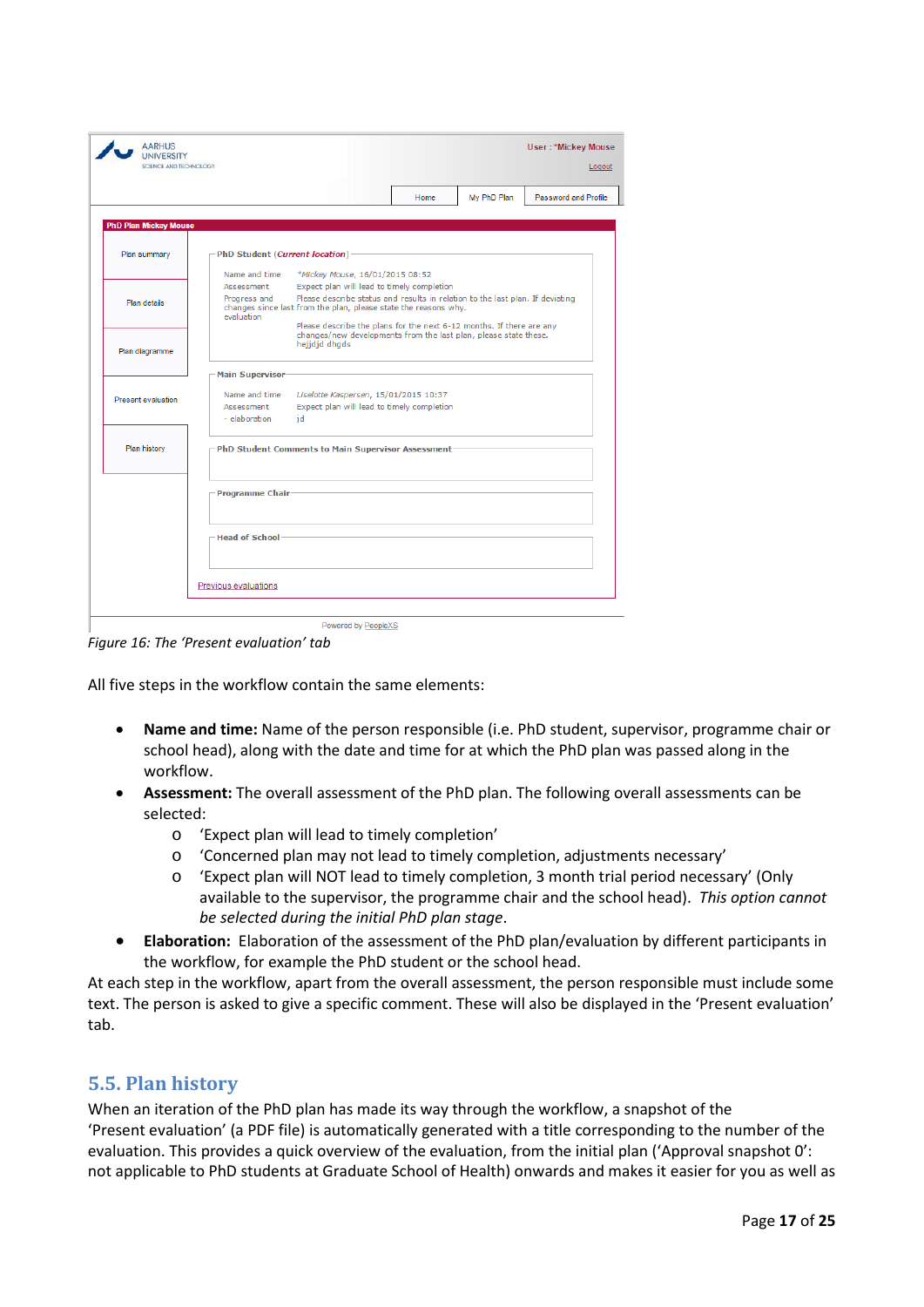the supervisor, the programme chair and the school head to track your progress as it is expressed in your evaluations.

|                              |      |                                                  | Home | My PhD Plan | Password and Profile |
|------------------------------|------|--------------------------------------------------|------|-------------|----------------------|
| <b>PhD Plan Mickey Mouse</b> |      |                                                  |      |             |                      |
|                              |      |                                                  |      |             |                      |
| Plan summary                 | Date | Document                                         |      |             |                      |
|                              |      | 16/01/2015 08:53:00 Pre-approval snapshot 1      |      |             |                      |
|                              |      | 15/01/2015 10:33:24 Pre-approval snapshot 1      |      |             |                      |
| Plan details                 |      | 15/01/2015 07:15:37 <b>R</b> Approval snapshot 0 |      |             |                      |
|                              |      | 08/07/2014 10:02:36 R Pre-approval snapshot 4    |      |             |                      |
|                              |      | 27/05/2014 11:29:48 R Pre-approval snapshot 4    |      |             |                      |
| Plan diagramme               |      | 21/05/2014 07:56:28 <b>R</b> Approval snapshot 3 |      |             |                      |
|                              |      | 16/10/2013 10:08:02 R Approval snapshot 2        |      |             |                      |
|                              |      | 04/10/2013 09:20:01 Approval snapshot 1          |      |             |                      |
| Present evaluation           |      | 26/09/2013 08:59:45 Approval snapshot 0          |      |             |                      |
|                              |      |                                                  |      |             |                      |
|                              |      |                                                  |      |             |                      |
| Plan history                 |      |                                                  |      |             |                      |
|                              |      |                                                  |      |             |                      |
|                              |      |                                                  |      |             |                      |

<span id="page-17-0"></span>*Figure 17: The 'Plan history' tab*

# **6. Workflow**

This section very briefly outlines the workflow of a PhD plan/evaluation, since the workflow does not necessarily progress in a linear fashion from you to the school head. In fact, the evaluation must be returned from the supervisor to you before it is passed on to the programme chair. This is to allow you to see the assessment and any comments from the supervisor and to give you a chance to make your own comments on these, cf. the PhD Order.

Also, there are several other steps where the PhD plan/evaluation may be returned to a previous step in the workflow for further comments or adjustments.

## <span id="page-17-1"></span>**The initial plan (not applicable to PhD students at Health)**

**Step 1:** You create the PhD plan and submit it to your supervisor.

**Step 2:** The supervisor reviews and assesses the PhD plan and sends it to the programme chair or back to you for adjustments (return to Step 1).

**Step 3:** The programme chair reviews and assesses the plan and then either sends it to the school head (Step 4) or, if the programme chair deems adjustments to be necessary, returns it to the supervisor (return to Step 2).

**Step 4:** The school head reviews and assesses the PhD plan. He or she then has several options. The PhD plan can be:

• Approved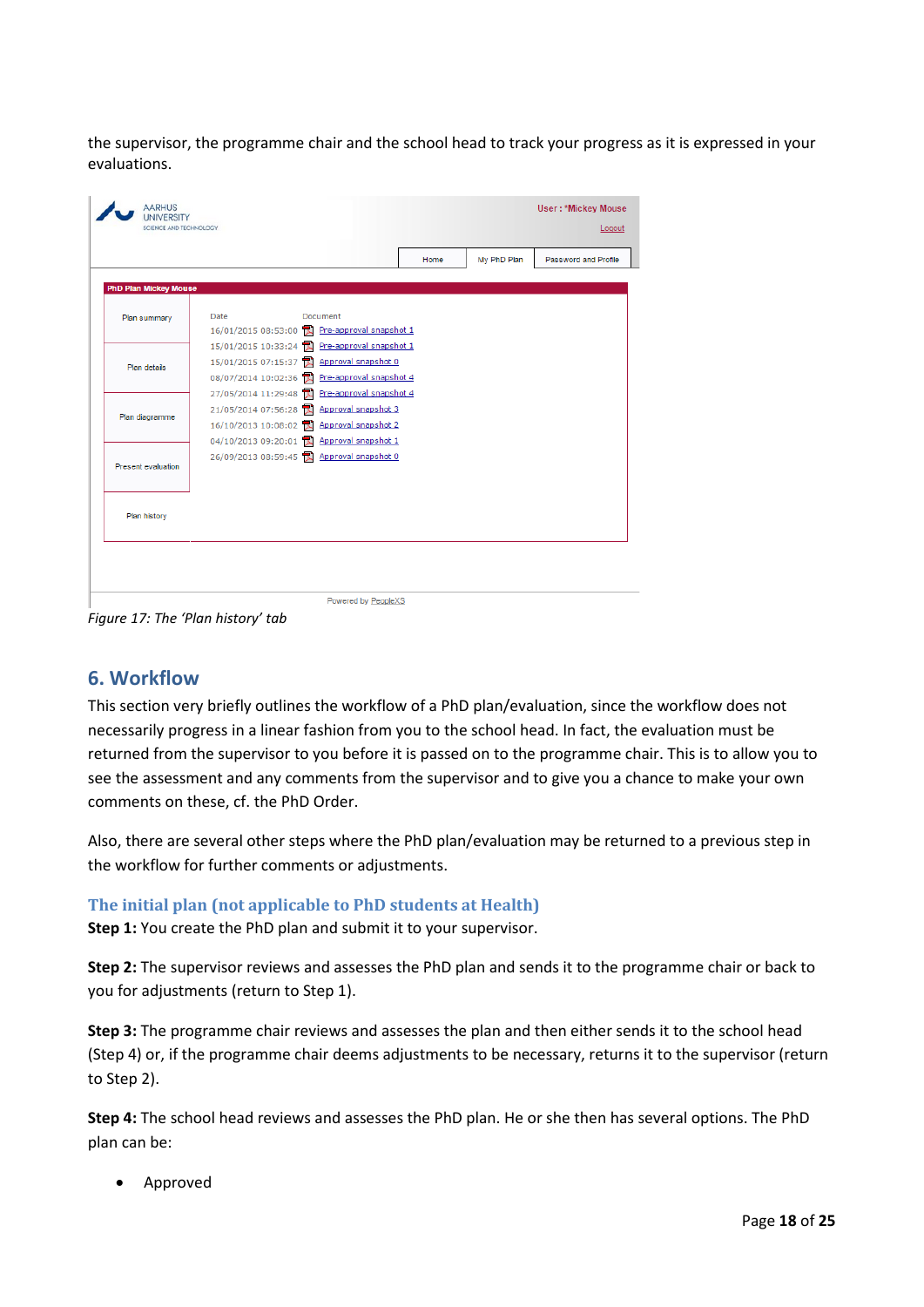- Approved with adjustments
- Returned to programme chair (return to Step 3)
- Returned to supervisor (return to Step 2).

If the school head approves the PhD plan with or without adjustments, the PhD plan has made it through the workflow successfully and it is returned to you for further work prior to the next evaluation.

## <span id="page-18-0"></span>**Intermediate evaluations**

**Step 1:** You adjust the PhD plan and make the evaluation and send it to the supervisor.

**Step 2:** The supervisor reviews and assesses the evaluation and returns it to you, either for comments prior to the evaluation being sent to the programme chair (Step 3) or back to you for adjustments (return to Step 1). (Please note that you are not able to edit your PhD plan when it is send to you for comments.)

**Step 3:** You add comments to the supervisor's assessment and pass the evaluation on to the programme chair (Step 4). You have a two-week window to make any comments and pass on the evaluation. If you do not do so, the evaluation is automatically sent to the programme chair after the two weeks.

**Step 4:** The programme chair reviews and assesses the evaluation and then either sends it to the school head (Step 5) or, if the programme chair deems adjustments to be necessary, returns it to the supervisor (return to Step 2).

**Step 5:** The school head reviews and assesses the evaluation. He or she then has several options. The evaluation may be:

- Approved
- Approved with adjustments
- Returned to programme chair (return to Step 4)
- Returned to supervisor (return to Step 2)
- Finally, if the supervisor, the programme chair or the school head deems a three-month trial period necessary, the school head may choose 'Start trial period'.

If the school head approves the evaluation with or without adjustments, the evaluation has made it through the workflow successfully and it is returned to you for further work prior to the next evaluation.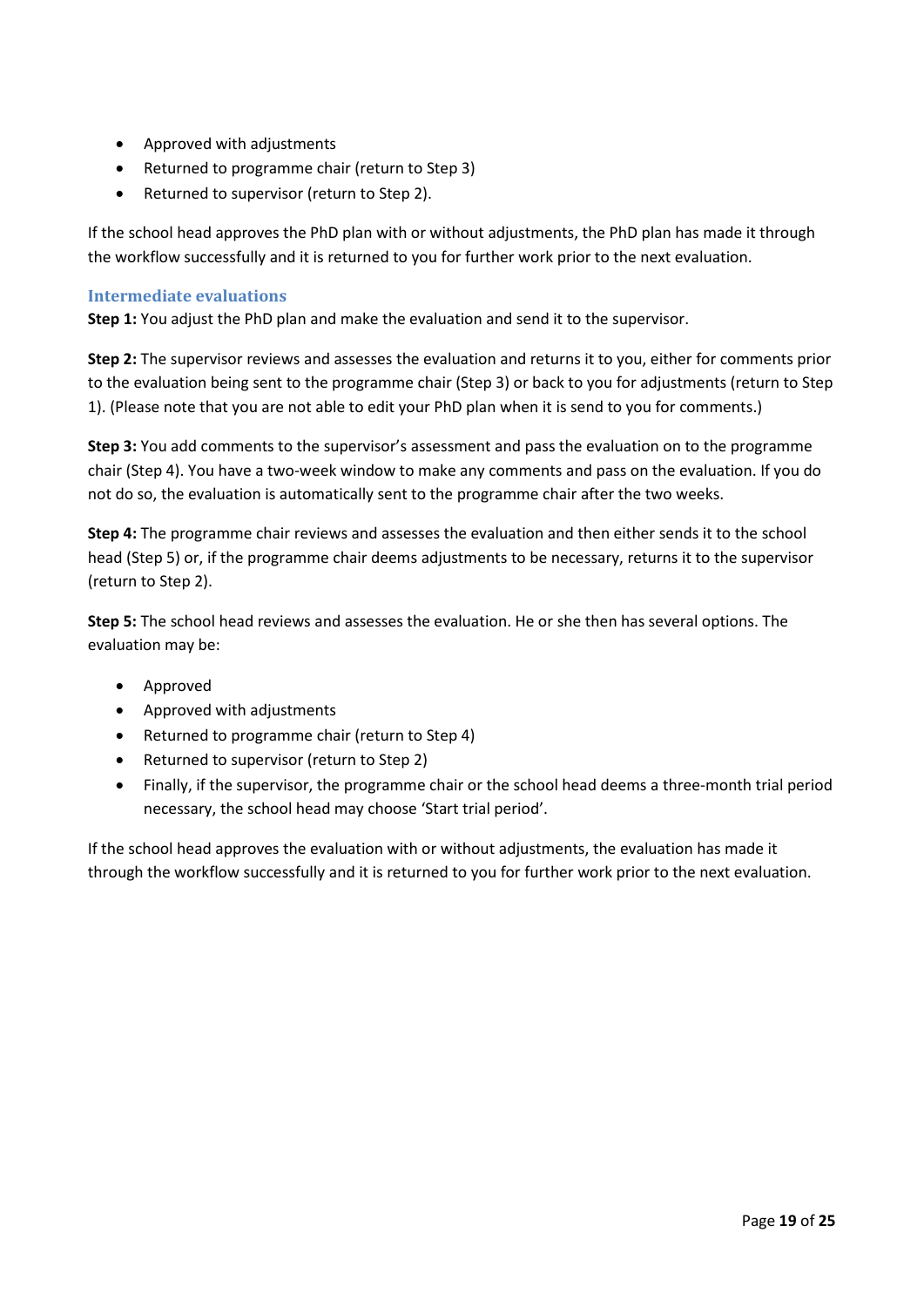# <span id="page-19-0"></span>**7. Quick guide: How to create and edit a PhD plan**

This section outlines in somewhat detail how to create, maintain and update a PhD plan. Fundamentally, there is no difference in the procedure for creating an initial PhD plan and the following intermediate plans, except that the initial plan requires more work.

# <span id="page-19-1"></span>**7.1. Log in**

If there is a task waiting for you, you will be directed to the 'Home' tab. If not, you will be directed to your PhD plan on the 'My PhD Plan' tab.

# <span id="page-19-2"></span>**7.2. View your plan**

Click 'View'. This brings you to the 'Plan details' tab on the 'My PhD plan' tab. This tab lists all your current plan elements. Please note that the 'Financing plan' element cannot be edited by you as it is uploaded by the graduate school.

# <span id="page-19-3"></span>**7.3. Add a plan element**

If necessary, add a new element using the dark grey 'Add plan element' link in the top left corner. Otherwise, you may edit each existing element by clicking the 'Edit' link at the right-hand side of each plan element. You may also delete or reschedule (see the next section) a plan element using the two links at the bottom of the 'Plan details' tab: Select the plan element you wish to delete or reschedule by ticking the relevant box(es) and then clicking on the relevant link. (Please note that you may not delete any of the following elements: 'PhD Project', 'Research Environment Change', 'Supervisor agreement' or 'Financing Plan'.)

Please note that because your PhD plan must include all the plan elements which are in your PhD plan by default, you must not delete all the elements within a plan element category.

The option to 'reschedule' elements means to move elements in time (see figure 18). This relates to the start and end date of each plan element. When you click 'reschedule', you are brought to a screen with an input box, a dropdown menu and a 'Reschedule' button.

In the dropdown menu you can choose to reschedule elements by days, weeks, months, quarters or years. Enter the number of days/weeks/months/quarters/years you wish to reschedule the element by in the text field. By default, the reschedule option is positive, which means that it is set up to reschedule elements forward in time. If you enter a number and click 'Reschedule', the element will be moved forward in time by the same number of units as the number you enter and the type of unit you have chosen in the dropdown menu. However, the value in the text field may also be negative; i.e. you may also reschedule elements backwards in time. Do this by inserting a '-'(minus sign) just before the number in the text field.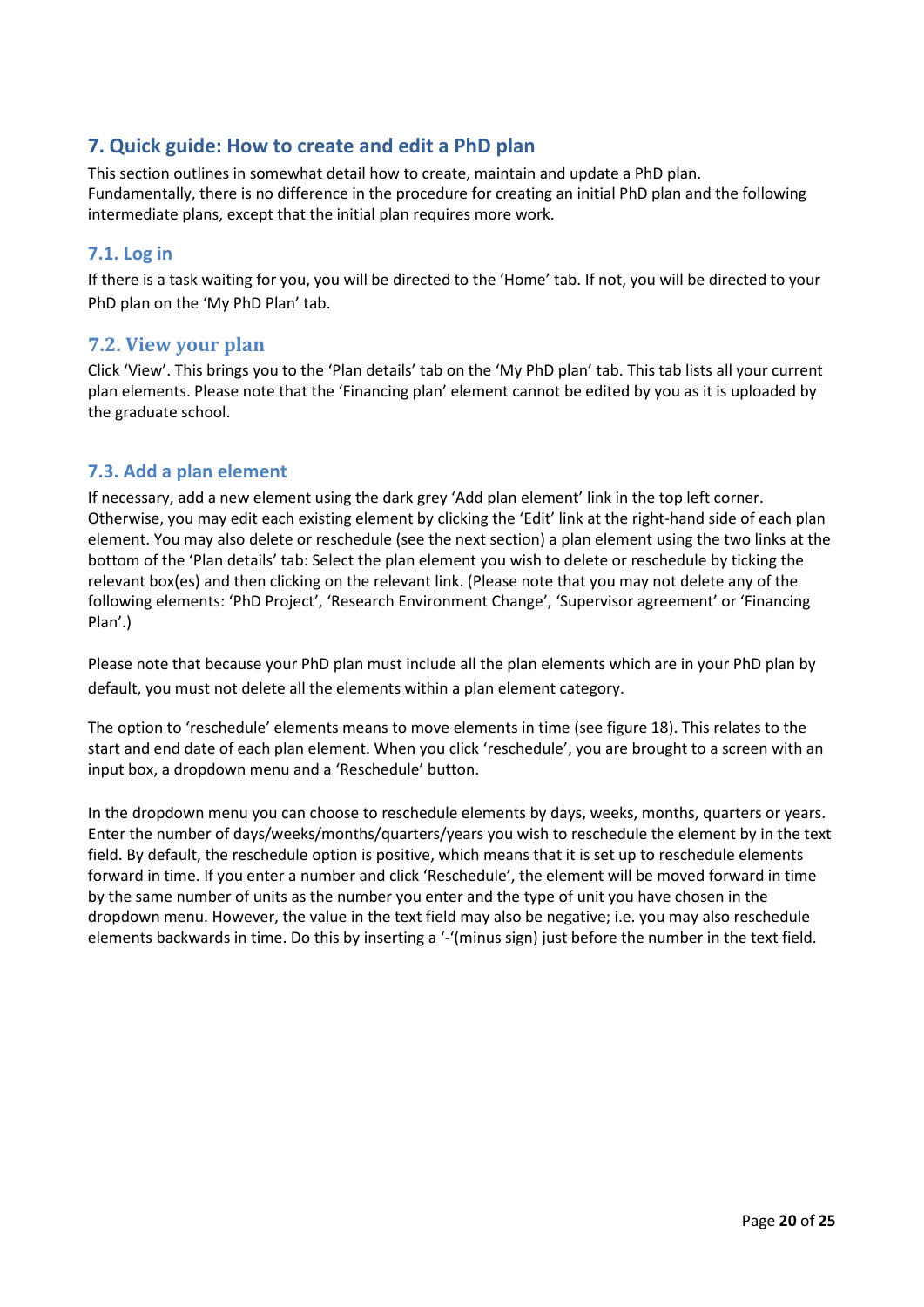| <b>AARHUS</b><br><b>UNIVERSITY</b><br>SCIENCE AND TECHNOLOGY |           |                                                           |             | <b>User: *Mickey Mouse</b><br>Logout |
|--------------------------------------------------------------|-----------|-----------------------------------------------------------|-------------|--------------------------------------|
|                                                              |           | Home                                                      | My PhD Plan | Password and Profile                 |
| <b>PhD Plan Mickey Mouse</b>                                 |           |                                                           |             |                                      |
| Plan summary                                                 | Move by 1 | months<br>$\blacktriangledown$<br>days<br>weeks<br>months | Reschedule  |                                      |
| Plan details                                                 |           | quarters<br>years                                         |             |                                      |
| Plan diagramme                                               |           |                                                           |             |                                      |
| Present evaluation                                           |           |                                                           |             |                                      |
| Plan history                                                 |           |                                                           |             |                                      |
|                                                              |           |                                                           |             |                                      |

Powered by PeopleXS *Figure 18: The reschedule screen under the 'Plan details' tab*

# <span id="page-20-0"></span>**7.4. Editing your plan**

When you choose to edit a plan element or create a new one, you will be brought to another screen containing the following elements:

| Name                 | $\overline{\mathcal{S}}$<br>Format<br>→ Bource |  |
|----------------------|------------------------------------------------|--|
|                      |                                                |  |
|                      |                                                |  |
| Start date*          |                                                |  |
| End date*            |                                                |  |
| Progress             | Planned<br>۰                                   |  |
| Country*<br>Comments | ۰                                              |  |
|                      |                                                |  |
|                      |                                                |  |
|                      |                                                |  |
|                      |                                                |  |
| <b>Attachments</b>   |                                                |  |
| Attachment1          | Vælg fil<br>Der er ikke valgt nogen fil        |  |
| Attachment2          | Vælg fil Der er ikke valgt nogen fil           |  |
| Attachment3          | Vælg fil Der er ikke valgt nogen fil           |  |
| Attachment4          | Vælg fil Der er ikke valgt nogen fil           |  |
|                      |                                                |  |

*Figure 18: The plan element 'Other activity' edit screen* 

1) A text editor with an interface that resembles the familiar MS Word. Whatever you write in the text editor here will show up on the 'Plan details' tab as the title of that particular plan element. For instance, it could be the title of a publication (under the heading 'Publication'),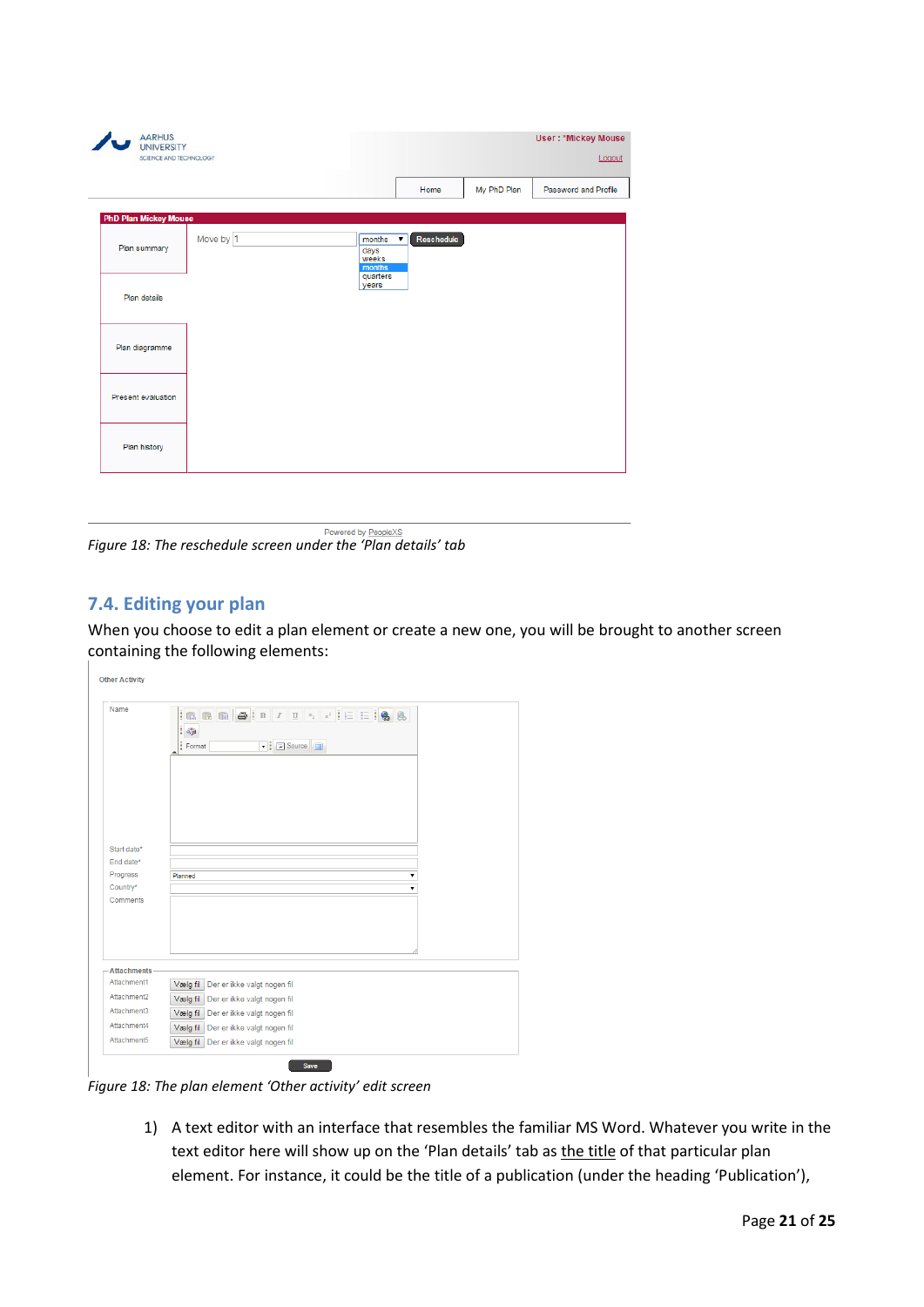the step of stays in other research environments (under the heading 'Research Environment Change'), or the name of your supervisor (under the heading 'supervision agreement'). Please note that to avoid copying codes from Word, you must type directly in the text editor. Do not copy the text from Word.

- 2) Start date: The starting date for the plan element. 'Start date' is mandatory (indicated by an asterisk).
- 3) End date: The end date for the plan element. 'End date' is also mandatory (indicated by an asterisk).
- 4) Progress: Here you choose the relevant status for the progress of the plan element. The progress may be marked as 'Planned', 'In progress', 'Completed' or 'Discarded'. The Discarded status is used for previously created plan elements which you have decided to drop before completion. You can delete the discarded plan elements after your decision to discard them has been approved as part of an evaluation.
- 5) Comments: A text field for further comments. For instance, in connection with your PhD project, this could be the project description, or, in connection with 'Supervision agreement', it could be the actual agreement on supervision you have made with your supervisor.
- 6)

Attachment: Relevant attachments may be uploaded by clicking the 'Browse' button. A new window opens: Find the relevant document and click 'Open'.

# **Please notice that you must save the plan element at the bottom of page before you return to the 'Plan detail' overview.**

Some plan elements also contain other features. All mandatory fields are marked by an asterisk \*:

#### *Plan element 'Publication':*

• Co-author statements: Functions like 'Attachment' (above). Only PDF versions of co-author statements may be uploaded here.

#### *Plan element 'PhD course':*

- ECTS: The number of ECTS credits earned by taking courses or other activities.
- Country: The country in which the PhD course took place. Instead of choosing from the dropdown list, you can enter the first letter in the search field, i.e. 'D' for Denmark, and you will automatically be taken to countries beginning with the letter D. You can choose Denmark as the temporary country if you don't know in which country you are going to take the course.

## *Plan element 'Dissemination':*

• Country: The country in which the dissemination (e.g. teaching) took place. Instead of choosing from the dropdown list, you can enter the first letter in the search field, i.e. D for Denmark, and you will automatically be taken to countries beginning with a D. You can choose Denmark as the temporary country if you don't know in which country you are going to take the course.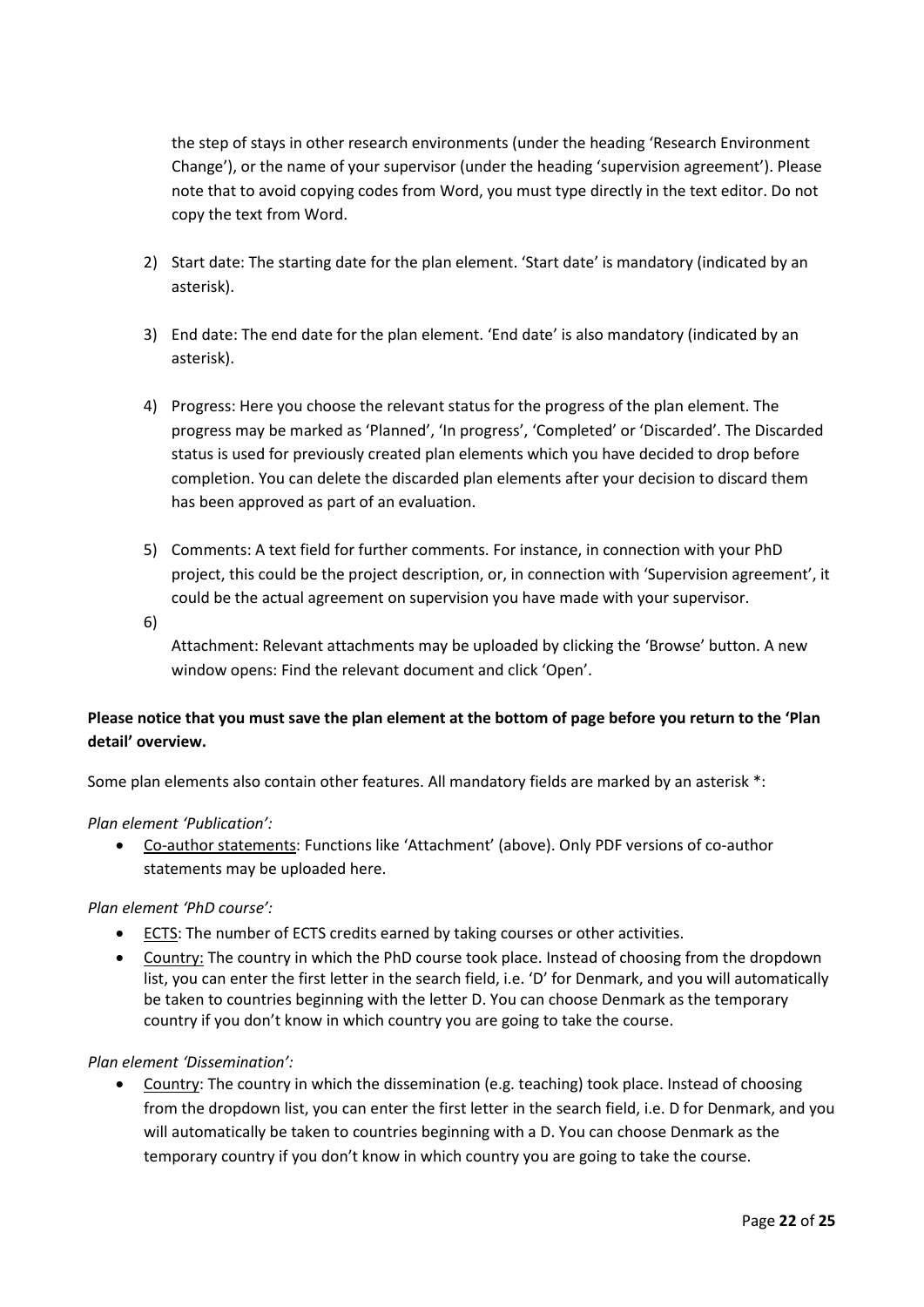## *Plan element 'Research Environment Change':*

- Type: The type of research environment must be selected from a dropdown menu where you can choose between 'Public educational or research institution', 'Public company or organisation', 'Hospital', 'Private educational or research institution', 'Private company or organisation' or 'Other workplace'.
- Country: The country in which your research environment stay took place. Instead of choosing from the dropdown list, you can enter the first letter in the search field, i.e. 'D' for Denmark, and you will automatically be taken to countries beginning with the letter D. You can choose Denmark as the temporary country if you don't know in which country you are going to take the course.
- % of time spent: If you did not spend the entire time/period of your research stay at the institution/workplace, you must indicate what percentage of the time/period you spent at the institution/workplace in the box 'Percentage of time spent'. By default, the value is set to 100 per cent.

Please notice that you must save the plan element in the bottom of page before you return to the 'Plan detail' overview.

# <span id="page-22-0"></span>**7.5. Before submitting your plan to your supervisor**

When you have finished editing and/or adding new plan elements and you are ready to submit the PhD plan to your supervisor, you may either:

- − Click the 'Update' link in the top right corner of the 'Plan details' tab in the 'My PhD plan' tab.
- − Or click the 'Update' link in the 'Select' column under 'My tasks' on the 'Home' tab.

This takes you to a new screen with a box entitled 'PhD plan'. Some of the elements here can (and indeed must) be edited by you, while others cannot.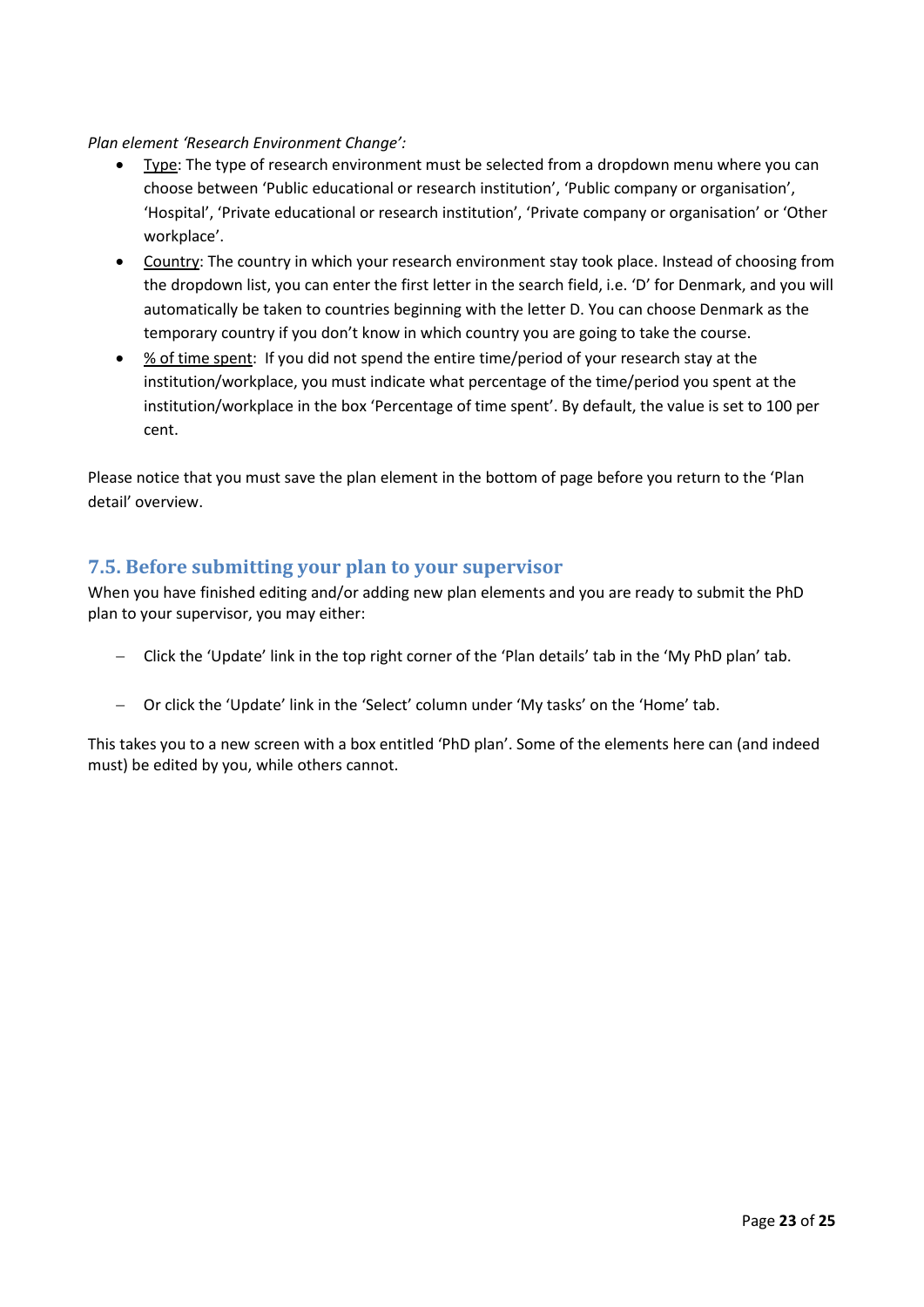| Home | PhD Plan<br>Mv | Password and Profile |
|------|----------------|----------------------|
|      |                |                      |

#### **Plan: Student Planning/Adjustments**

Finish your PhD Plan and submit it. Read more

| PhD Plan                                                                    |                                                                                                                         |                                                                                                                                                                                                                                                                             |                                                                                                                               |  |  |  |
|-----------------------------------------------------------------------------|-------------------------------------------------------------------------------------------------------------------------|-----------------------------------------------------------------------------------------------------------------------------------------------------------------------------------------------------------------------------------------------------------------------------|-------------------------------------------------------------------------------------------------------------------------------|--|--|--|
| Course FCTS                                                                 | $31.00 \checkmark$                                                                                                      |                                                                                                                                                                                                                                                                             |                                                                                                                               |  |  |  |
| - completed                                                                 | 6.00                                                                                                                    |                                                                                                                                                                                                                                                                             |                                                                                                                               |  |  |  |
| Research<br>environment days                                                | 1840 /                                                                                                                  |                                                                                                                                                                                                                                                                             |                                                                                                                               |  |  |  |
| Previous approval                                                           | Snapshot and logs                                                                                                       |                                                                                                                                                                                                                                                                             |                                                                                                                               |  |  |  |
| Approval                                                                    |                                                                                                                         |                                                                                                                                                                                                                                                                             |                                                                                                                               |  |  |  |
| Assessment                                                                  | Expect plan will lead to timely completion                                                                              |                                                                                                                                                                                                                                                                             | The assessment of the plan will be<br>saved and can be used in a legal<br>context. Read more about the<br>assessment options. |  |  |  |
| Progress and<br>changes since<br>last evaluation<br><b>Main Supervisor-</b> | please state the reasons why.<br>course I was planning to take.<br>developments from the last plan, please state these. | Please describe status and results in relation to the last plan. If deviating from the plan,<br>All is going on track except that I had to change a PhD course due to cancellation of a<br>Please describe the plans for the next 6-12 months. If there are any changes/new |                                                                                                                               |  |  |  |
| Name and time                                                               | Liselotte Kaspersen, 15/01/2015 10:37                                                                                   |                                                                                                                                                                                                                                                                             |                                                                                                                               |  |  |  |
| Assessment<br>- Elaboration                                                 | Expect plan will lead to timely completion<br>id                                                                        |                                                                                                                                                                                                                                                                             |                                                                                                                               |  |  |  |
| <b>Status: Awaits student planning</b>                                      |                                                                                                                         |                                                                                                                                                                                                                                                                             |                                                                                                                               |  |  |  |
| Comments for you                                                            |                                                                                                                         | Comments for receiver                                                                                                                                                                                                                                                       |                                                                                                                               |  |  |  |
|                                                                             |                                                                                                                         |                                                                                                                                                                                                                                                                             |                                                                                                                               |  |  |  |
| √iew plan elements<br>Save                                                  |                                                                                                                         | Send to supervisor                                                                                                                                                                                                                                                          |                                                                                                                               |  |  |  |

*Figure 19: The update screen*

- **ECTS:** The number of ECTS credits you have earned so far. The number is calculated automatically by the PhD planner based on the ECTS values you have typed in the 'ECTS' box for your PhD courses (under the plan element 'PhD course'). If your total number of ECTS credits is lower than the total number of ECTS normally necessary to complete a PhD, a warning will appear next to the 'ECTS' field. This warning will remain visible until you have earned the requisite number of ECTS credits.
- **Research Environment Change days:** The number is calculated automatically by the PhD planner, based on the start and end dates you have provided for your research environment change stays (under the plan element 'Research Environment Change'). If your total number of research environment change days is lower than the total number of days normally necessary to complete a PhD, a warning will be appear next to the 'Research Environment Change days' field. This warning will remain visible until you have earned the requisite number of research environment change days.
- **Previous approval log:** Here you can see the latest approved version of your PhD plan.